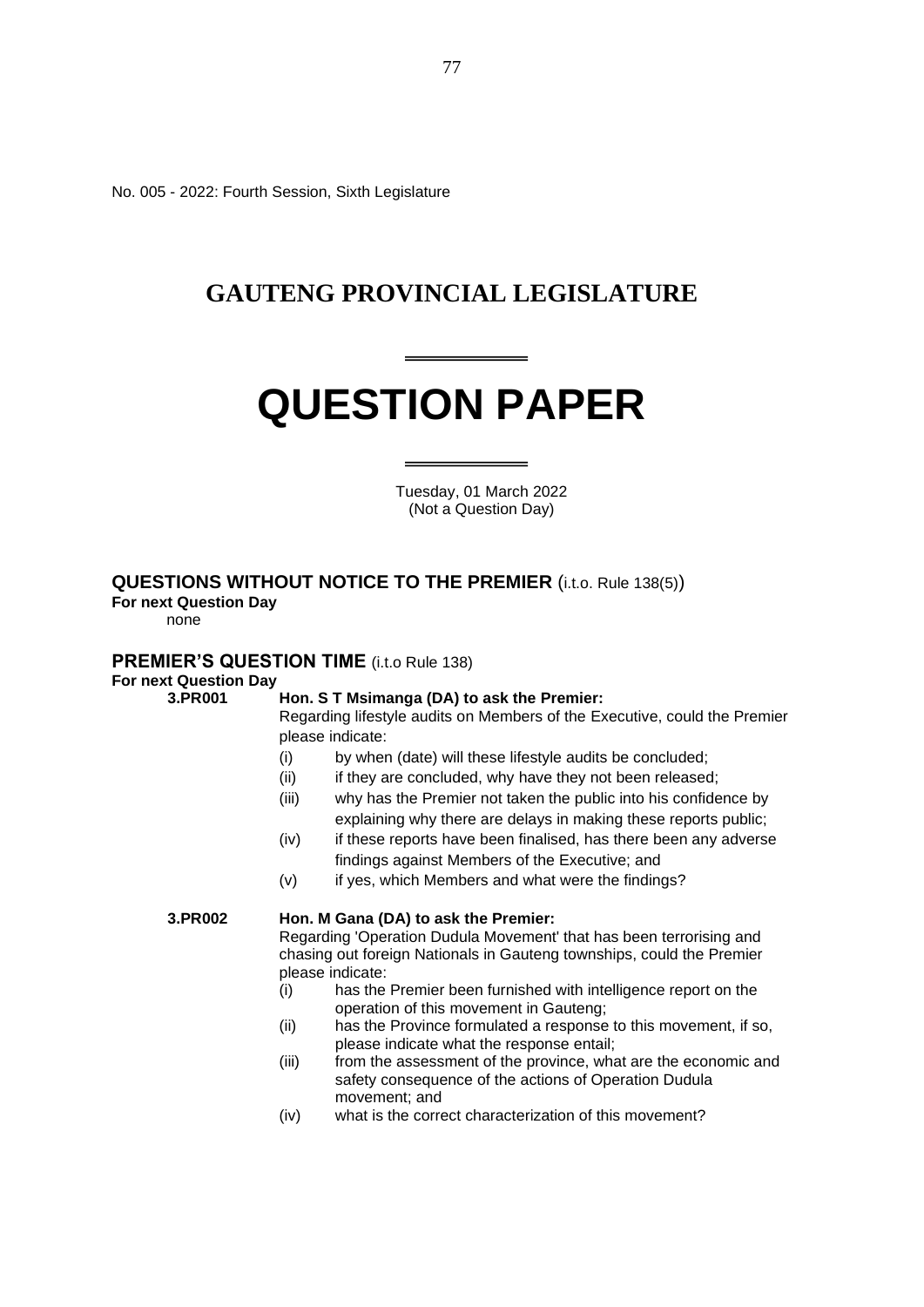#### **3.PR003 Hon. F Hassan (ANC) to ask the Premier:**

Noting the Office of the Premier's role is providing strategic leadership and direction to government and society, and that all departments report to the office, can the Premier indicate:

- (i) if the Office of the Premier has a system of monitoring and evaluating departmental performances, if so, is the system able assist departments to adhere to their Annual Performance Plans;
- (ii) how does the system improve service delivery to the people of Gauteng; and
- (iii) is the office of the Premier able to, through the monitoring and evaluation system identify departments that are performing poorly and intervene and what interventions does the office implement?

#### **QUESTIONS FOR ORAL REPLY TO THE EXECUTIVE** (i.t.o Rule 134)

(i.t.o Rule 133(4)  $\blacktriangleright\blacktriangleright$  Questions carried over from the previous Question Day] **For next Question Day**

#### **4.PS001 Hon. A D W Alberts (VF-Plus) to ask the Member of the Executive Council for Community Safety:**

On the 02 February 2022, while on an Oversight Visit, the Safety Committee for Gauteng was appalled to hear that the SAPS at Norwood Police Station has lost more than 175 firearms since 2014. 134 exhibit firearms and 41 amnesty firearms.

What the SAPS neglected to state was that this was not the first time and it has happened before. See article IOL

https://www.iol.co.za/amp/news/south-africa/gauteng/norwood-sapsstation-commander-steps-down-after-158-firearms-stolen-from-evidenceroom-dcd64b0a-b0b6-44dc-ae81-a03ba72aa085

In light of the above-mentioned gross negligence and apparently clear corrupt activities at the Norwood Station the question arises: Can the MEC indicate:

- (i) what is the state of other police stations;<br>(ii) the Freedom Front Plus formally would li
- the Freedom Front Plus formally would like to request a full audit on all police stations in Gauteng and their 13 store rooms; and
- (iii) further that the findings be reported to the Gauteng Legislature for public scrutiny?

#### **4.HL001 Hon. J B Bloom (DA) to ask the Member of the Executive Council for Health:**

Regarding the Charlotte Maxeke Johannesburg Hospital, will the MEC please indicate:

- (i) what departments at this hospital are still closed;
- (ii) what is the latest assessment as to when each of the departments in (i) above will be fully open;
- (iii) what accounts for delays in opening all the departments, including the Accident and Emergency Department;
- (iv) what is the latest assessment as to when the fire-damaged sections of the hospital will be repaired; and
- (v) what steps are being taken to speed up the full re-opening of the hospital?

#### **4.TR001 Hon. M F Ledwaba (EFF) to ask the Member of the Executive Council for Roads and Transport:**

With regards to the "establishment of a single integrated and inter-modal: reliable; safe; and affordable public transport system across the Gauteng City region", would the MEC please respond to the following questions:

(i) does the Gauteng City Region have a single ticket system for all modes of transport by the end of 2019/2020 financial year as per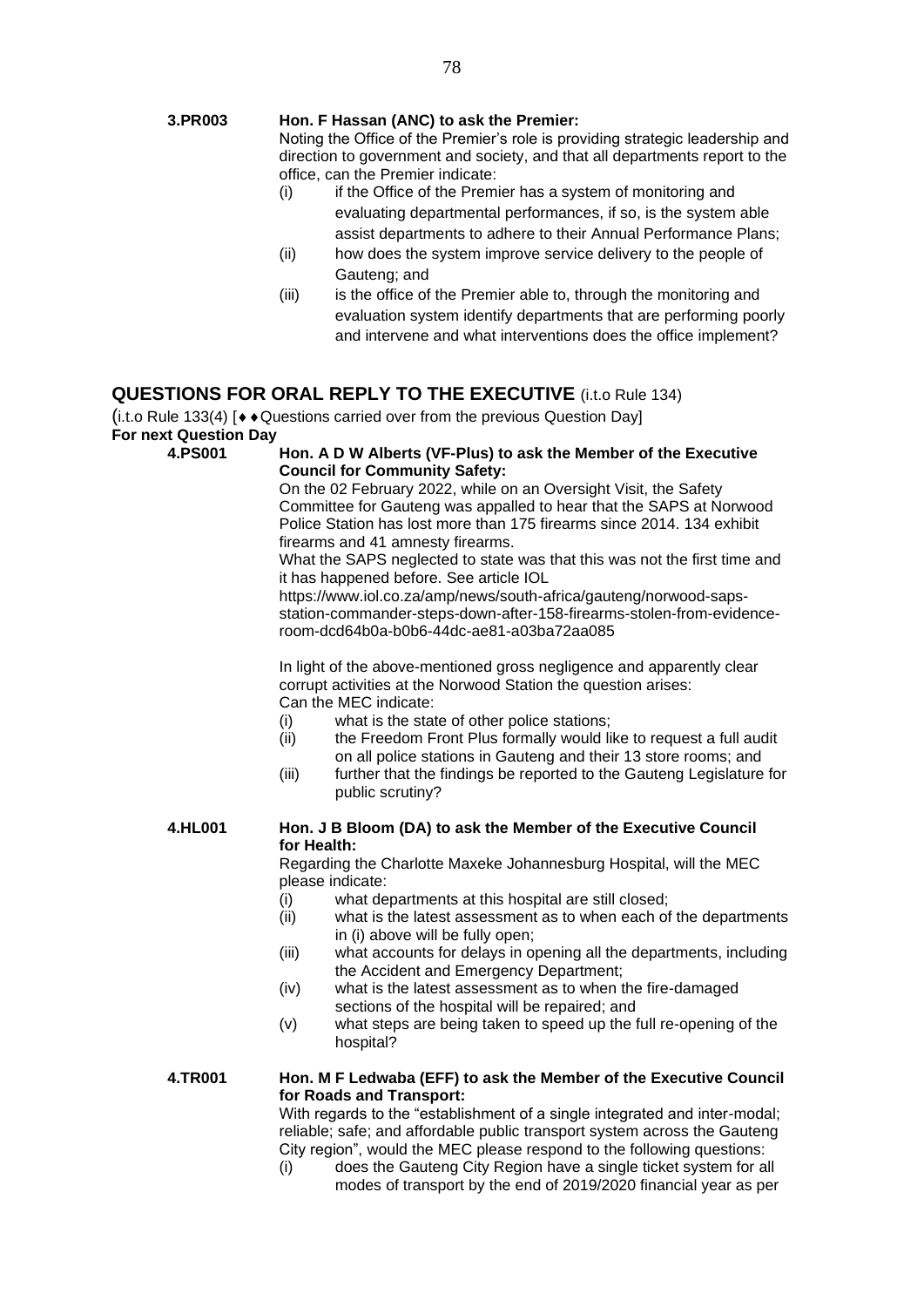- (ii) when is it envisaged that a single ticket system would be implemented and operational in the Gauteng City Region (in your response please indicate realistic implementable timeframes for record purposes);
- (iii) how much, in Rand and cents, would a single ticket system cost for the entire province (in your response please provide an estimate for each of the five corridors);
- (iv) how much to date has the department spent towards establishing this single ticket system; and
- (v) would the MEC and the department apologise on behalf of the Premier for having misled the residents of Gauteng, and by extension, the citizens of the country who watched live broadcast of SOPA, about implementing this system by the end of 2020?

#### **4.PS002 Hon. N D Radebe (EFF) to ask the Member of the Executive Council for Community Safety:**

In light of the testimony from the SA Police Service (SAPS) Commissioner in the SA Human Rights Commission hearings, who admitted that police were understaffed and lacked the intelligence to deal with the modus operandi used' to organise protests, will the MEC respond to the following:

- (i) what plans has the department put in place to make SAPS more protest ready in future, given the lessons learnt from the July 2021 riots that took place in Gauteng;
- (ii) what are the full, relevant details and update on the recent robbery at the Norwood Police Station where 158 firearms were stolen from the evidence room;
- (iii) what is the relevant information on the statistics relating to robberies that target police firearms and ammunition in the Province in the past 10 years; and
- (iv) if not, why not; if so, what are the relevant details?

#### **4.PS003 Hon. N D Radebe (EFF) to ask the Member of the Executive Council for Community Safety:**

Since the announcement of the 30 hotspots of gender-based violence (GBV) on 22 September 2020 and the commitment to have dedicated GBV desks at police stations, will the MEC respond to the following:

- (i) what number of dedicated GBV desks are currently operational at police stations as at the latest specified date for which information is available;
- (ii) what is the detailed roll-out plan of the GBV desks at police stations (i) within the 30 hotspots and (ii) across the Regions;
- (iii) what is the total number of satellite police stations in the province; and
- (iv) what plans does the department have in place to ensure that the specified satellite police stations are turned into permanent police stations with their own commanders?

#### **4.HL002 Hon. C Mabala (EFF) to ask the Member of the Executive Council for Health:**

With regards to all 23 regulations in the Occupational Health and Safety Act (OHSA). Will the MEC respond to the following:

(i) why are all 37 provincial hospitals not fully compliant with health and safety legislation;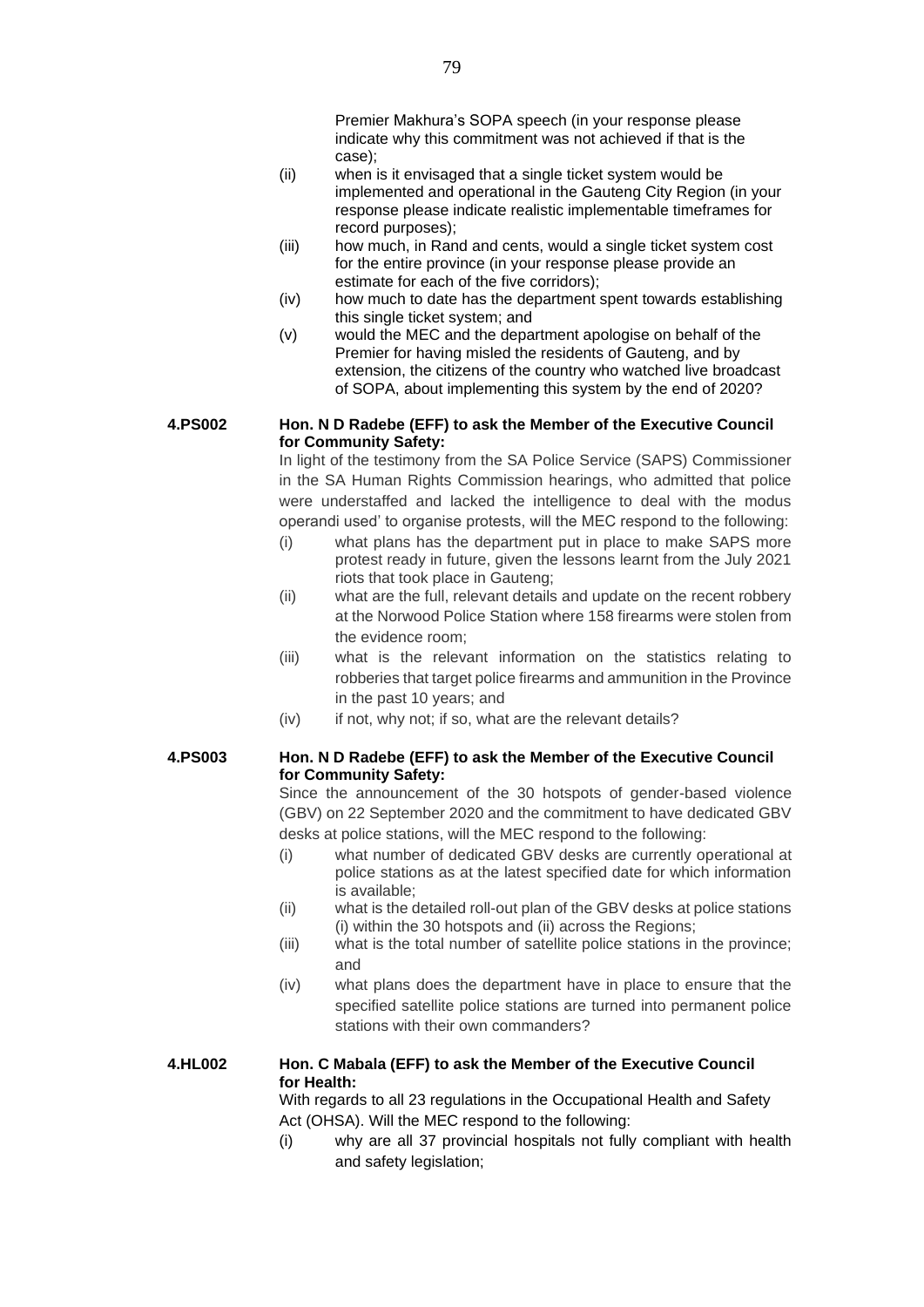- (ii) what consequence management will the department implement against all 37 provincial hospital management who failed to ensure compliance with health and safety legislation;
- (iii) what is the estimated cost of ensuring that all the hospitals comply with health and safety legislation? (In your response detail where the budget to ensure compliance will come from and be made available).
- (iv) what plan does the department have to protect all Gauteng's public hospitals against avoidable health and safety risks;
- (v) what plan does the department have to urgently deal with the poor deteriorating conditions healthcare workers are forced to work under? (In your response, detail when and where this plan will be implemented)

#### **4.HL003 Hon. C Mabala (EFF) to ask the Member of the Executive Council for Health:**

Considering that scores of doctors working in the public healthcare sector in Gauteng have not been paid their full salaries for January 2022. As the EFF, we are aware that their efforts to keep ailing public health facilities afloat mean little to the department, Will the MEC respond to the following:

- (i) why have the unions representing all the unpaid doctors not been given concrete answers or responses regarding the perennial issue of doctors not being paid accordingly? (In your response, detail why doctors weren't paid their salaries after putting in 40 hours a week and more than 80 hours of overtime a month)
- (ii) why are there delays in doctors getting Health Professions Council of SA registrations;
- (iii) why were doctors made to work considering the HPCSA prerequisite for entering into an employment contract with health facilities had not been met;
- (iv) what was the cause of the lack of budget, in the January 2021 to March 2021 period; and
- (v) what consequence management will be implemented to deal with the mismanagement of funds in the department? (In your response, provide details as to when this consequence management will be implemented, if none, why)

#### **4.SD001 Hon. B F Badenhorst (EFF) to ask the Member of the Executive Council for Social Development:**

Mohlakeng 20 Prototype Old Age Home is receiving financial aid from the Department of Social Development. Could the MEC please give us answers on the following questions:

- (i) how is it possible that a non-functional old age home is receiving funding from the Department of Social Development;
- (ii) how long have the Department of Social Development been funding this old age home;
- (iii) how much do they receive per quarter from the Department of Social Development; and
- (iv) where are the occupants of this old age home since the opening in 2012?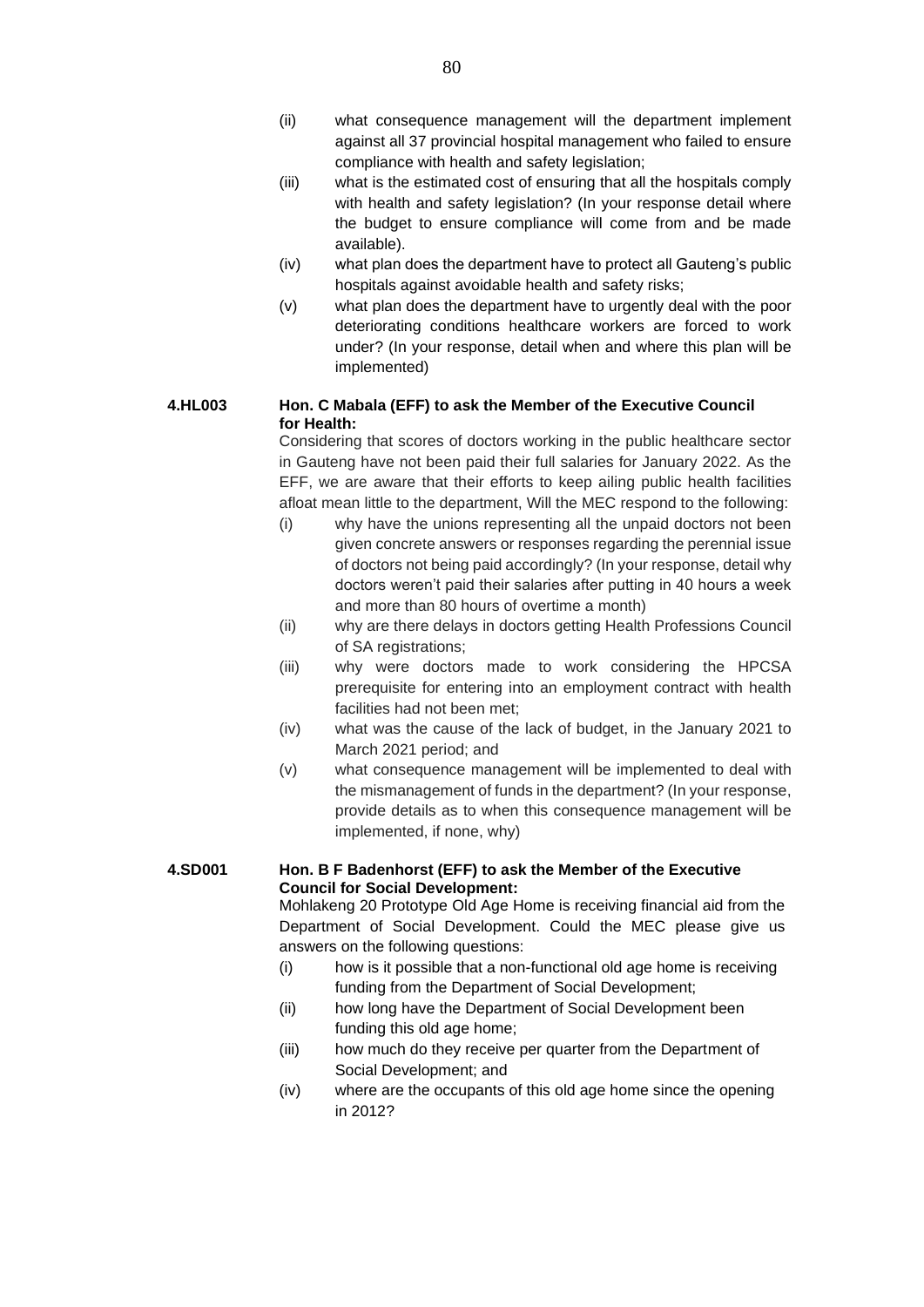#### **4.SD002 Hon. B F Badenhorst (EFF) to ask the Member of the Executive Council for Social Development:**

There is a tendency in the Department of Social Development for not obeying Court orders and undermining the professionals in the department. With Regards to the CASE NR: PSH5771-16/17 – ARBITRATION AWARD, Will the MEC please respond to the following questions.

- (i) why has the arbitration court order been undermined;
- (ii) how much money has the Department of Social Development spent3on litigation matters;
- (iii) the health care workers referred to in the order have not been reinstated or compensated since 2018, why is this;
- (iv) what compensation plan has been put in place where this matter and other like matters are concerned; and
- (v) the health care workers in the attached court order were dismissed in September 2016 to date no compensation or settlement has been carried out. Why is this?

#### **4.TR002 Hon. F P Nel (DA) to ask the Member of the Executive Council for Roads and Transport:**

With regards to fare collection services in Gauteng for public transport, can the MEC please reply to the following:

- (i) has the Gauteng Department of Roads and Transport (GPDRT) and the National Department of Transport (NDOT) engaged on the possible introduction of SANRAL as the service provider for automatic fare collection in the province;
- (ii) have municipalities in the province been approached either by the either the GPDRT or the NDOT to engage SANRAL to provide fare collection services for municipalities;
- (iii) if yes to (i) or (ii), was any provisional agreement reached to engage SANRAL as a service provider for automatic fare collection;
- (iv) if yes to (iii), what is the content of such agreement; and
- (v) if no to (iii), what is the extent of consideration by the MEC and his department to possibly engage SANRAL as a service provider for automatic fare collection?

#### **4.SD003 Hon. R Nt'sekhe (DA) to ask the Member of the Executive Council for Social Development:**

Since the President made an announcement on 25 October 2020 about the ECD stimulus fund, could the MEC please indicate:

- (i) how much of this grant, in Rands and cents, has the department received to date;
- (ii) if there is still funds outstanding, how much is this in Rands and cents and by when will it be disbursed to the department; and
- (iii) how much of the money received has to date has been paid out?

#### **4.SD004 Hon. R Nt'sekhe (DA) to ask the Member of the Executive Council for Social Development:**

Whilst SRD R350 is a national competency, could the MEC please indicate:

- (i) how much of this money has been paid out in Gauteng;
- (ii) how many recipients have been paid;
- (iii) how many applications were received in total; and
- (iv) what are the Department's plans to meet the shortfall of people who qualify but not receive?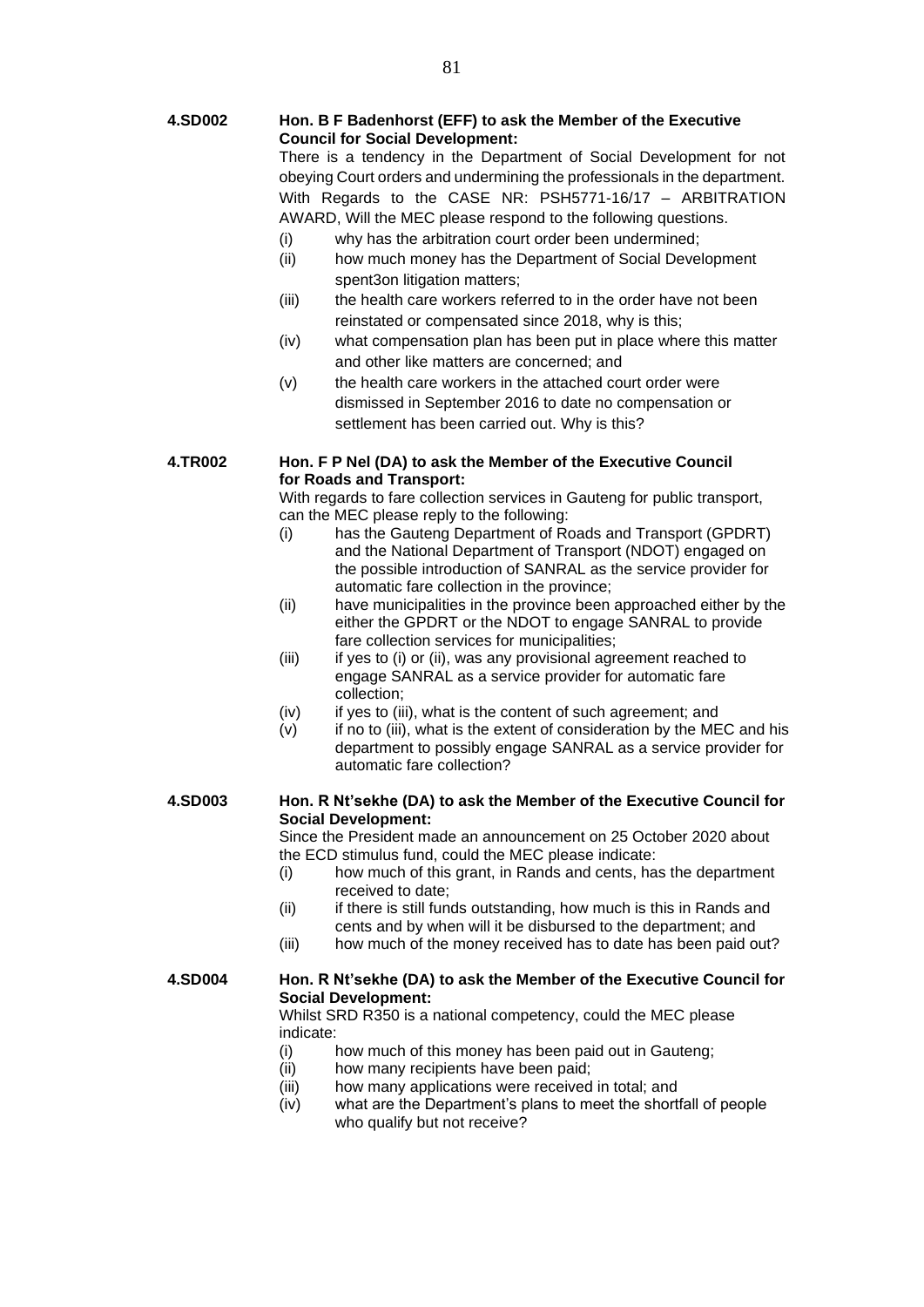#### **4.HL004 Hon. J B Bloom (DA) to ask the Member of the Executive Council for Health:**

Regarding the devolution of powers to hospital Chief Executive Officers (CEOs), will the MEC please indicate:

- (i) what progress has there been in giving extra powers to hospital CEOs;
- (ii) what accounts for any delays in this regards;
- (iii) is the MEC in favour of giving control over maintenance to hospital CEOs,
- (iv) if not, why not; and
- (v) what future steps are planned to ensure that hospital CEOs have maximum control over all operations affecting their hospitals?

#### **WRITTEN QUESTIONS FOR ORAL EXPLANATION & TABLING IN THE**

**HOUSE** (i.t.o Rule 137(5) [**\*\*** Request for extension of time (i.t.o Rule 137(2)] (i.t.o Rule 133(4)  $\sqrt{Q}$  + Questions carried over from the previous Question Day]

#### **For next Question Day**

#### *MEC FOR COMMUNITY SAFETY:*

**5.PS001 Hon. R Nt'sekhe (DA) to ask the Member of the Executive Council for Community Safety:**

With regards to Brackendowns Police Station in Alberton, Ekurhuleni:

- (i) when was this police station moved to the current site/address;
- (ii) how long was the police station supposed to work from this present site;
- (iii) what was the long-term plan or permanent accommodation plan for this police station;
- (iv) when (date) will the long term or permanent plan be implemented;
- (v) which site (address) has been identified for this long term or permanent plan;
- (vi) which department/sphere of government owns the land on which this police station is currently standing;
- (vii) when did the side building of this police station burn down;
- (viii) who is responsible for ensuring that this building that burnt down is rebuilt;
- (ix) are police stations insured for fires; and
- $(x)$  if yes, was this side building rebuilt?

#### **5.PS002 Hon. M Shackleton (DA) to ask the Member of the Executive Council for Community Safety:**

With regards to the qualifications of SAPS employees, would the MEC please respond to the following:

- (i) what steps has the Department of Community Safety taken in cases where SAPS employees have been found to be dishonest regarding their qualifications to get a post;
- (ii) have there been any SAPS employees in Gauteng that have been found to be dishonest about their qualifications; and
- (iii) if yes to (ii) to what were the consequences for said employees?

#### **5.PS003 Hon. B Engelbrecht (DA) to ask the Member of the Executive Council for Community Safety:**

With regard to the MEC of Community Safety event "Reclaiming the Night Campaign against Gender-Based Violence and Femicide" which had a briefing at the Winnie Mandela CCC in Ekurhuleni on the 07 December 2021:

- (i) what was the objective of the meeting;
- (ii) which organisations were invited to the event;
- (iii) how were police stations invited to this briefing;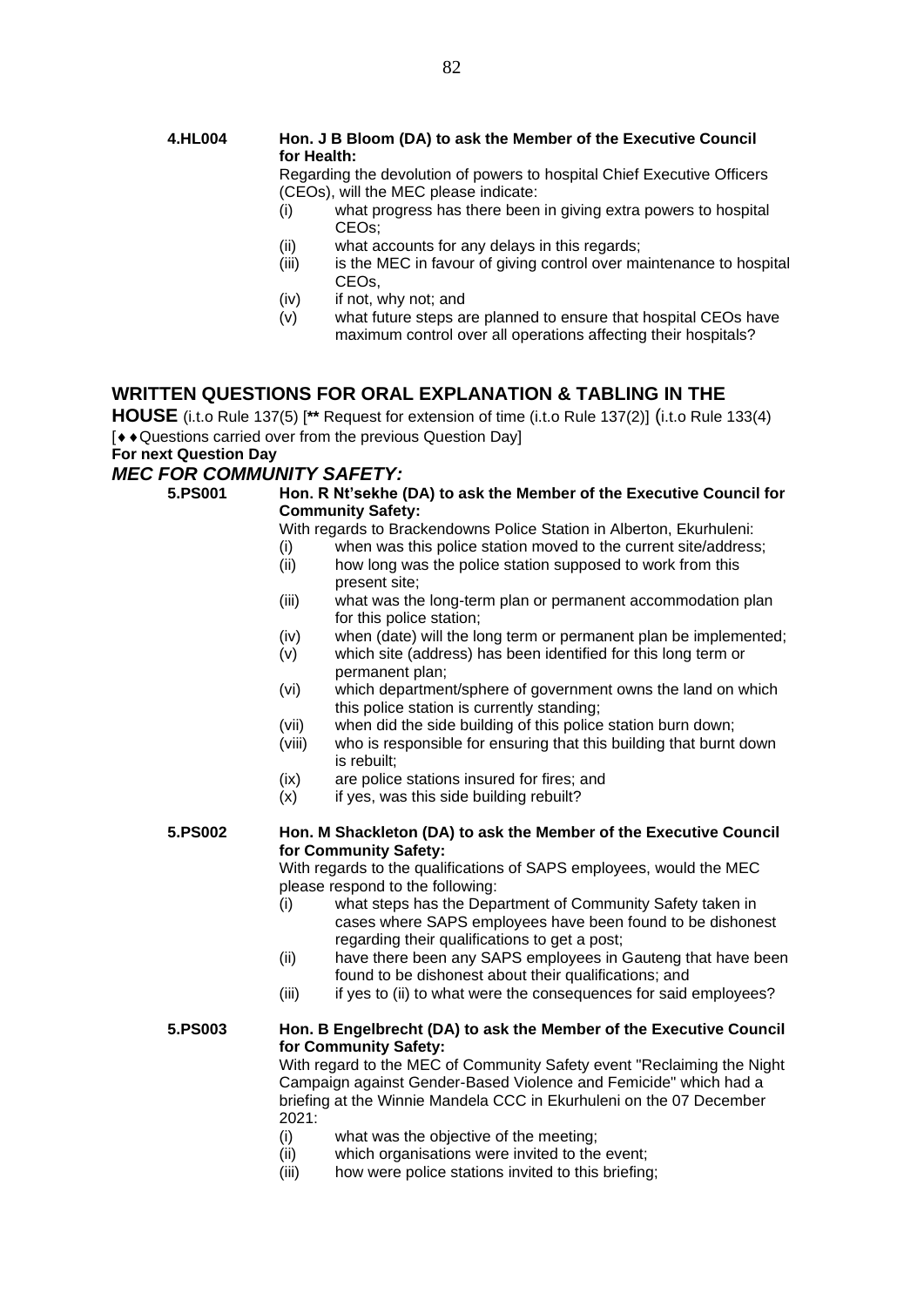- (iv) for each invited police station, what are the stats for GBV and Femicide from January to end November 2021;
- (v) how many cases were reported at each of these stations;
- (vi) how many cases led to arrests being made at each station;
- (vii) how many alleged perpetrators received bail at each station;
- (viii) how many cases made it onto court rolls from each station;
- (ix) how many cases led to convictions per station; and
- (x) what is the longest time period for GBV and or femicide cases for each station concerned?

**5.PS004 Hon. M Shackleton (DA) to ask the Member of the Executive Council for Community Safety:**

> With regard to BO105 SAPS helicopters sitting at the SAPS Pretoria Airwing HQ, would the MEC please respond:

- (i) why are 13 unserviceable BO105 SAPS helicopters still on the ground at the SAPS Pretoria Airwing HQ;
- (ii) why have these helicopters not been repaired;
- (iii) how long have these helicopters been sitting unused at the SAPS Pretoria Airwing HQ;
- (iv) what would it cost to repair these helicopters; and
- $(v)$  what is the cost of keeping these helicopters grounded?

#### **5.PS005 Hon. M Shackleton (DA) to ask the Member of the Executive Council for Community Safety:**

Regarding the Elsburg and Germiston Police Stations, could the MEC please indicate:

- (i) what is the maintenance schedule for each as well as the budget in Rands and cents for each;
- (ii) how many sectors does each station cover and how many vehicles are assigned to do patrols in each sector;
- (iii) regarding "Stop and Search" operations in each sector, what management systems are in place to prove these are done; and
- (iv) please provide crime stats for both stations?

#### **5.PS006 Hon. M Shackleton (DA) to ask the Member of the Executive Council for Community Safety:**

Regarding 10111 calls in Gauteng, could the MEC please indicate:

- (i) how many 10111 calls are made on a daily basis in Gauteng;
- (ii) how many of those in (i) are responded to by the call being answered;
- (iii) how many of those calls in (i) are not responded to telephonically;
- (iv) how many 10111 calls are responded to by SAPS members physically responding by going to where the caller directs them;
- (v) how many crimes have occurred in the past two years due to 10111 calls not being answered; and
- (vi) what steps have been put in place to ensure a more rapid response by SAPS Members?

#### **5.PS007 Hon. N D Radebe (EFF) to ask the Member of the Executive Council for Community Safety:**

#### Will the MEC respond to the following:

- (i) what is the total number of persons that were arrested for offences relating to the unrest that took place in Gauteng in July 2021;
- (ii) what were they arrested for and charged with;
- (iii) whether the specified persons were found guilty;
- (iv) if not, what is the position in this regard; and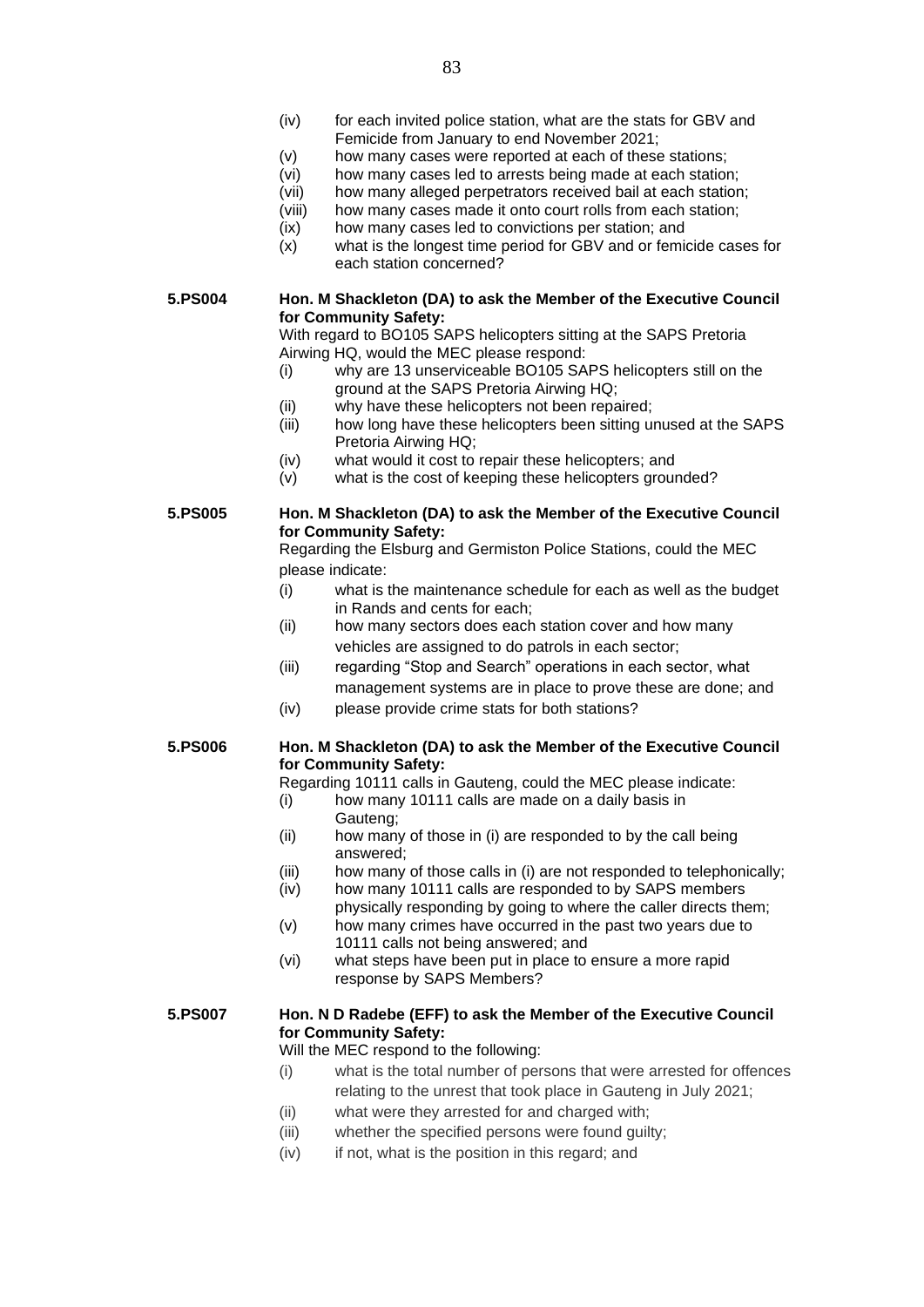- (v) if so, what is the total number of persons what were found guilty; and
- (vi) can the MEC inform me of any further relevant details?

#### **5.PS008 Hon. N D Radebe (EFF) to ask the Member of the Executive Council for Community Safety:**

- Will the MEC respond to the following:
- (i) provide a list of the farm attacks and murders that occurred in the period 1 October 2020 to 30 November 2021 in the Gauteng province, including details of each (i) district, (ii) station, (iii) CAS Number?

#### **5.PS009 Hon. S T Msimanga (DA) to ask the Member of the Executive Council for Community Safety:**

Regarding staff working from home in response to the COVID-19 pandemic, could the MEC please indicate:

- (i) how many staff in the department are back in the office on a fulltime basis;
- (ii) how many staff are still working remotely;
- (iii) of those working remotely, how are they capacitated to do so;
- (iv) will staff continue to work remotely, or are there plans to return all staff to an office-based work environment; and
- (v) how has remote working impacted the performance of department?

#### **5.PS010 Hon. R Nt'sekhe (DA) to ask the Member of the Executive Council for Community Safety:**

With regard to Kempton Park SAPS, Operation Masakhane, in Ekurhuleni, could the MEC please indicate:

- (i) how often does this operation take place? (Please indicate if the operation is Weekly, Monthly, Quarterly, Bi-Annually or Annually); (ii) who does the planning of this Operation;
- (iii) what criteria is used to plan this operation;
- (iv) are the CPF structures, Civil Organisations, NGO's and Security Companies involved in the planning of these operations;
- (v) what are the successes of the last six (6) operations of Operations that took place;
- (vi) when (dates) did these six (6) operations take place;
- (vii) what is the criteria used to determine a successful operation;
- (viii) which Officer / Commander led each of these six (6) operations;
- (ix) why was EMPD not part of these six (6) operations; and
- (x) how much manpower was available per operation as indicated in (iv)?

#### **5.PS011 Hon. S J P Dos Santos (DA) to ask the Member of the Executive Council for Community Safety:**

Please provide the responses to 5.PS117; 5.PS120 and 5.PS121 of 2021?

#### *MEC FOR EDUCATION:*

#### **5.ED009 Hon. A Alberts (VF-Plus) to ask the Member of the Executive Council for Education:**

Can the MEC indicate the following with regard to Laerskool Theresapark:

- (i) kindly set out the history of the school, especially with reference to its language of instruction;
- (ii) kindly set out in percentages and graphs the diminishing number of Afrikaans learners since the schools zenith in Afrikaans learner numbers;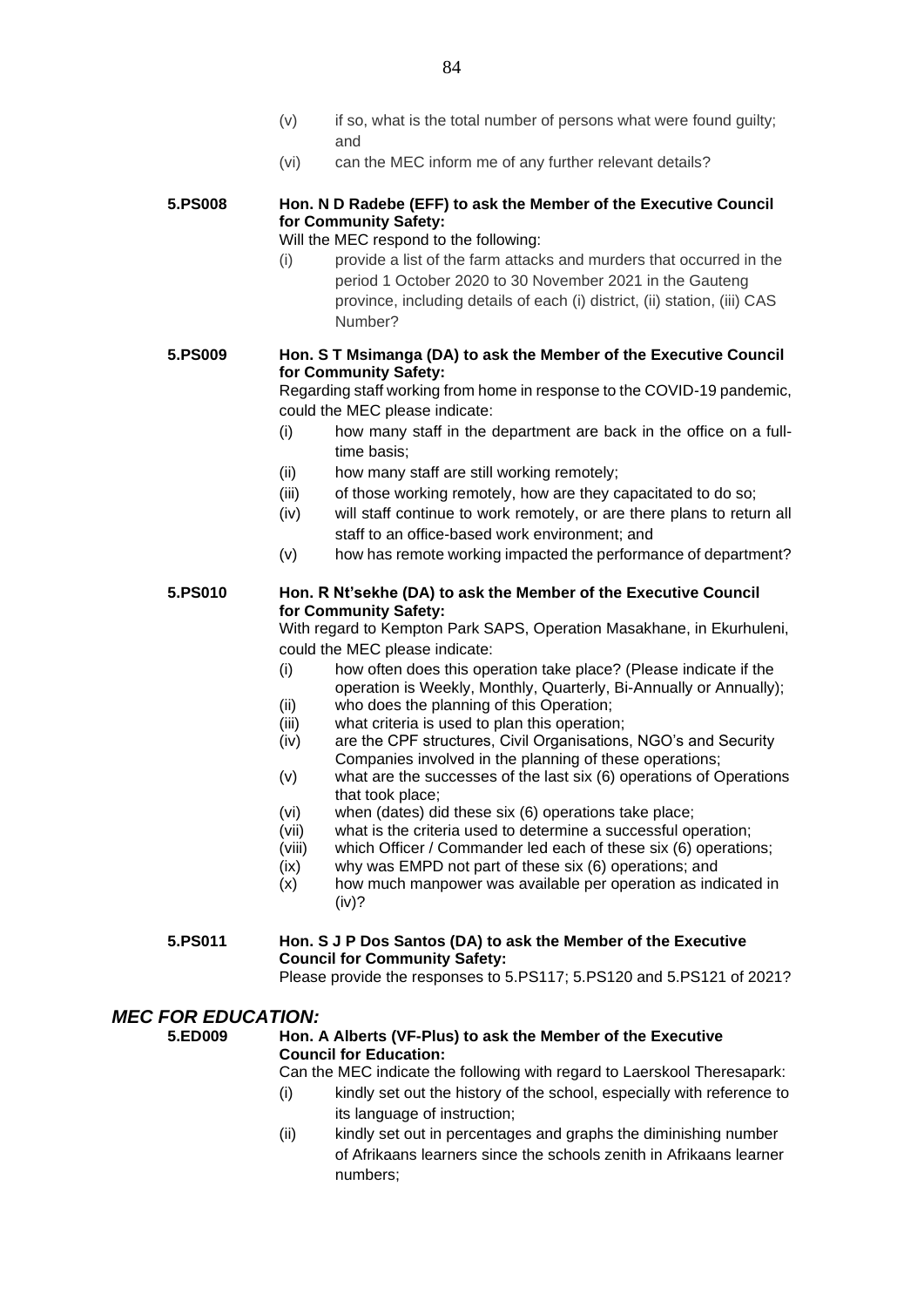- (iv) kindly set out in percentages and graphs the growing number of English and other language learners since the schools zenith in Afrikaans learner numbers;
- (v) provide a reason for the growing number of English and other language learners in the school; and
- (vi) what options are the Department considering taking to accommodate Afrikaans and other non-English speaking learners at the school in proper classrooms with sufficient teachers, kindly elaborate in full?

## *MEC FOR HEALTH:*<br>5.HL010

#### **Hon. F P Nel (DA) to ask the Member of the Executive Council for Health:**

Please provide the responses to 5.HL147; 5.HL151; 5.HL152; 5.HL153 and 5.HL154 of 2021?

#### *MEC FOR CO-OPERATIVE GOVERNANCE, TRADITIONAL AFFAIRS AND HUMAN SETTLEMENTS:*

#### **5.COGTA&HS017 Hon. S T Msimanga (DA) to ask the Member of the Executive Council for Co-operative Governance, Traditional Affairs and Human Settlements:**

Regarding staff working from home in response to the COVID-19 pandemic, could the MEC please indicate:

- (i) how many staff in the department are back in the office on a fulltime basis;
- (ii) how many staff are still working remotely;
- (iii) of those working remotely, how are they capacitated to do so;
- (iv) will staff continue to work remotely, or are there plans to return all staff to an office-based work environment; and
- (v) how has remote working impacted the performance of department?

#### **5.COGTA&HS018 Hon. R Nt'sekhe (DA) to ask the Member of the Executive Council for Co-operative Governance, Traditional Affairs and Human Settlements:**

With regard to the Glen Marikana site in ward 16, Ekurhuleni, could the MEC please indicate:

- (i) what is this land zoned for and when did the owner get the zoning approved;
- (ii) after approval, how long did the owner have to implement or adhere to the zoning;
- (iii) if there was a land-grab, what did the owner do about it and how has the municipality assisted with this land-grab;
- $(iv)$  if the owner turned a blind eye to the land grab, did he / she violate the zoning, and if yes how;
- (v) if yes, what are the consequences on this property owner;
- (vi) with the number of shacks that were put on the property, does it become an informal settlement;
- (vii) if yes, when was it / will it be proclaimed as such;
- (viii) has the owner disclosed the plans that they have for this property with timelines, please include the plans;
- (ix) when were the plans approved by the municipality; and
- (x) did the plans comply with the LSDF (Local Spatial Development Plan)?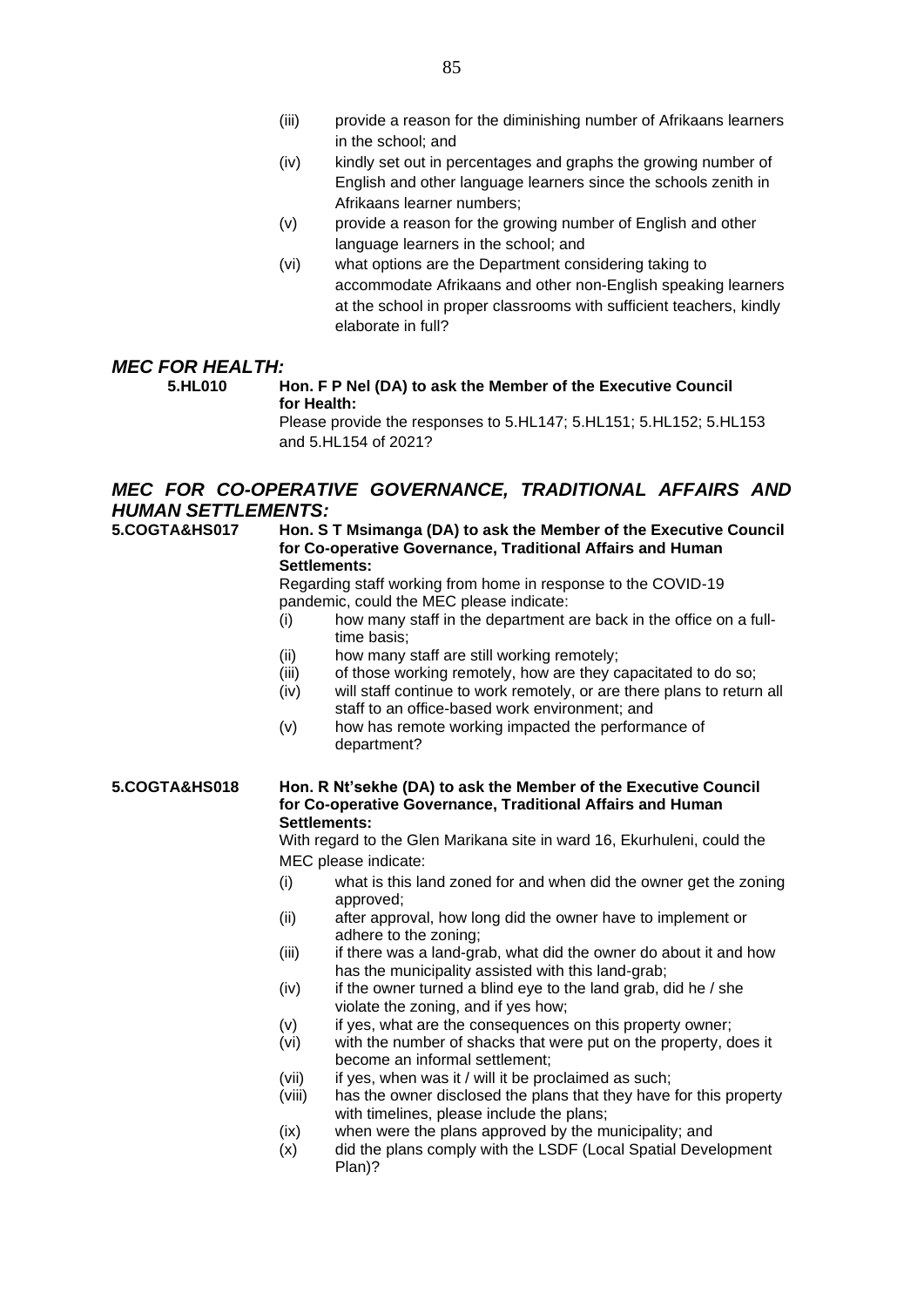#### **5.COGTA&HS019 Hon. R Nt'sekhe (DA) to ask the Member of the Executive Council for Co-operative Governance, Traditional Affairs and Human Settlements:**

With regard to the following farm, Witfontein Farm, Ward 08 Ekurhuleni:

- (i) who/which department does this farm belong to;
- (ii) which cooperative was appointed to work on this farm;
- (iii) what are their contractual obligations on this farm;
- (iv) what type of assistance do they get from government with regards to getting this farm up and running;
- (v) if the workers / cooperative needs a tractor, to whom do they apply/ source one;
- (vi) has the department received an application for a tractor;
- (vii) if yes, how far is this application in the system; and
- (viii) when will they be assisted?

#### **5.COGTA&HS020 Hon. M H Cirota (DA) to ask the Member of the Executive Council for Co-operative Governance, Traditional Affairs and Human Settlements:**

With regard to Ekurhuleni's energy, could the MEC please indicate:

- (i) how many power plants, substations and transformers are there throughout the Ekurhuleni metro;
- (ii) please provide addresses for each one;
- (iii) what type was erected or built at each site;
- (iv) when (date) did each one become operational;
- (v) since becoming operational, how often has each one been serviced;
- (vi) since becoming operational, what was the nature of the service that was done on each;
- (vii) since becoming operational, for each, when were ageing parts replaced;
- (viii) since becoming operational, which parts were replaced; and
- (ix) according to norms and standards, how often should they be serviced and what type of service should be performed?

#### **5.COGTA&HS021 Hon. M S Chabalala (DA) to ask the Member of the Executive Council for Co-operative Governance, Traditional Affairs and Human Settlements:**

With regard to the government departments and state-owned enterprises in Emfuleni could the MEC please indicate:

- (i) are there any government departments and/or state owned enterprises that owe Emfuleni municipality rates and taxes;
- (ii) what is the total amount that is owed by these government departments and/ or state owned enterprises;
- (iii) how much does each owe Emfuleni;
- $(iv)$  for how long have these rates and taxes been outstanding:
- (v) what are the reasons given by each for the non-payment of their accounts;
- (vi) does the municipality have a plan to recoup these rates and taxes; and
- (vii) if yes, what steps have been taken to date?

#### **5.COGTA&HS022 Hon. F P Nel (DA) to ask the Member of the Executive Council for Co-operative Governance, Traditional Affairs and Human Settlements:**

Please provide the responses to 5.COGTA&HS171; 5.COGTA&HS172; 5.COGTA&HS173; 5.COGTA&HS174; 5.COGTA&HS175; 5.COGTA&HS176 and 5.COGTA&HS178 of 2021?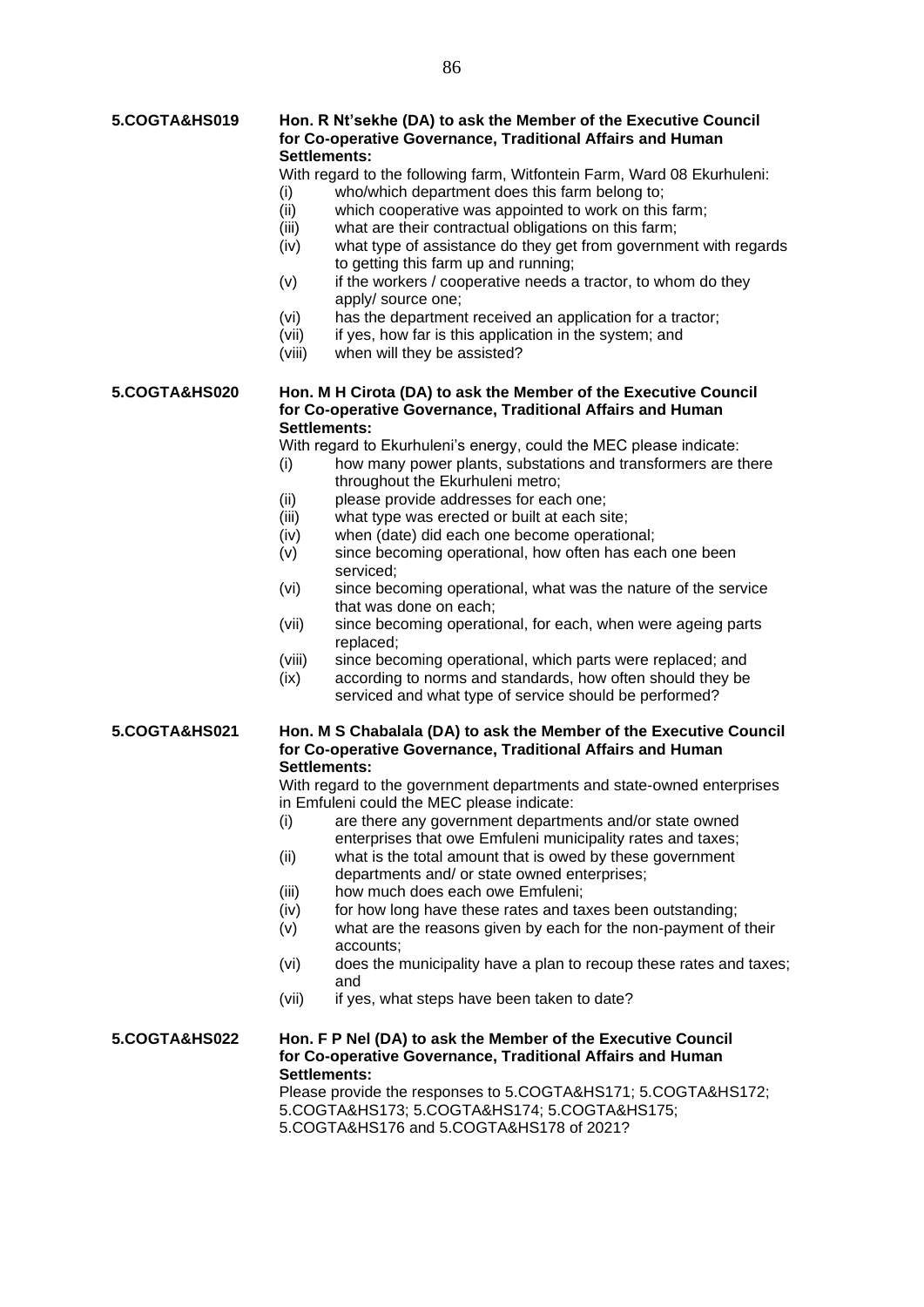## *MEC FOR SPORT, RECREATION, ARTS AND CULTURE:*

#### **5.SP001 Hon. A Randall (DA) to ask the Member of the Executive Council for Sport, Recreation, Arts and Culture:**

Regarding the 2023 Rowing Championship to be held at Roodeplaat Dam, could the MEC please indicate:

- (i) does the department have any involvement with this activity;
- $(iii)$  if yes, what budget and support will the department offer to make this event a success; and
- (iii) what does the department do to highlight rowing as a sport?

#### **QUESTIONS FOR WRITTEN REPLY TO MEMBERS OF THE EXECUTIVE**

**COUNCIL** (i.t.o Rule 136) (III Indicates New Questions for the Current Week)

- [ $\leftrightarrow$  Oral Questions converted to Written Questions by Resolution of the House]
- Request for extension of time (i.t.o Rule137(2)]

### *PREMIER:*

| FREMIER. |         |                                                                                                                                                                                                                                                                                                                                                                                                                                                                                                                                                                                                                                                                                                                                                                                                                                                                                                                                                                                                                   |  |  |
|----------|---------|-------------------------------------------------------------------------------------------------------------------------------------------------------------------------------------------------------------------------------------------------------------------------------------------------------------------------------------------------------------------------------------------------------------------------------------------------------------------------------------------------------------------------------------------------------------------------------------------------------------------------------------------------------------------------------------------------------------------------------------------------------------------------------------------------------------------------------------------------------------------------------------------------------------------------------------------------------------------------------------------------------------------|--|--|
| $***$    | 5.PR001 | Hon. S T Msimanga (DA) to ask the Premier:<br>Regarding staff working from home in response to the COVID-19<br>pandemic, could the Premier please indicate:<br>how many staff in the Office of the Premier are back in the office<br>(i)<br>on a full-time basis;<br>how many staff are still working remotely;<br>(ii)<br>of those working remotely, how are they capacitated to do so;<br>(iii)<br>will staff continue to work remotely, or are there plans to return all<br>(iv)<br>staff to a office-based work environment; and<br>how has remote working impacted the performance of Office of<br>(v)<br>the Premier?                                                                                                                                                                                                                                                                                                                                                                                       |  |  |
| $***$    | 5.PR002 | Hon. S J P Dos Santos (DA) to ask Premier:<br>Please provide the responses to 5.PR045; 5.PR046 and 5.PR047 of<br>2021?                                                                                                                                                                                                                                                                                                                                                                                                                                                                                                                                                                                                                                                                                                                                                                                                                                                                                            |  |  |
|          | 5.PR003 | Hon. S T Msimanga (DA) to ask the Premier:<br>Regarding the use of probity auditors, could the Premier please indicate:<br>can the Premier please confirm if his office is making use of<br>(i)<br>probity auditors for assurance engagements as far as the Office of<br>the Premier's procurement processes are concerned;<br>(ii)<br>please list the procurement / tender processes where the probity<br>auditors assisted in the current financial year;<br>please indicate how many of these procurement processes /<br>(iii)<br>tenders did not meet the prescribed probity requirements; and<br>please indicate if the probity auditors documented their findings in<br>(iv)<br>a probity audit report to the Office of the Premier;<br>please indicate if any significant issues that have been identified in<br>(v)<br>the probity auditor report; and<br>please indicate how SCM officials, BEC and BAC committees<br>(vi)<br>have benefitted from the probity audit reports on procurement<br>projects? |  |  |

## *MEC FOR COMMUNITY SAFETY:*

**5.PS012 Hon. M S Shackleton (DA) to ask the Member of the Executive Council for Community Safety:** Considering the financial strain in Gauteng and throughout the country affecting residents, municipalities and state-owned entities and the exacerbating impact there on by the theft of essential infrastructure, could the MEC please indicate:

(i) why the Springs Police Station refuses to accept, attend to or open dockets pertaining to the theft of Eskom cables and meter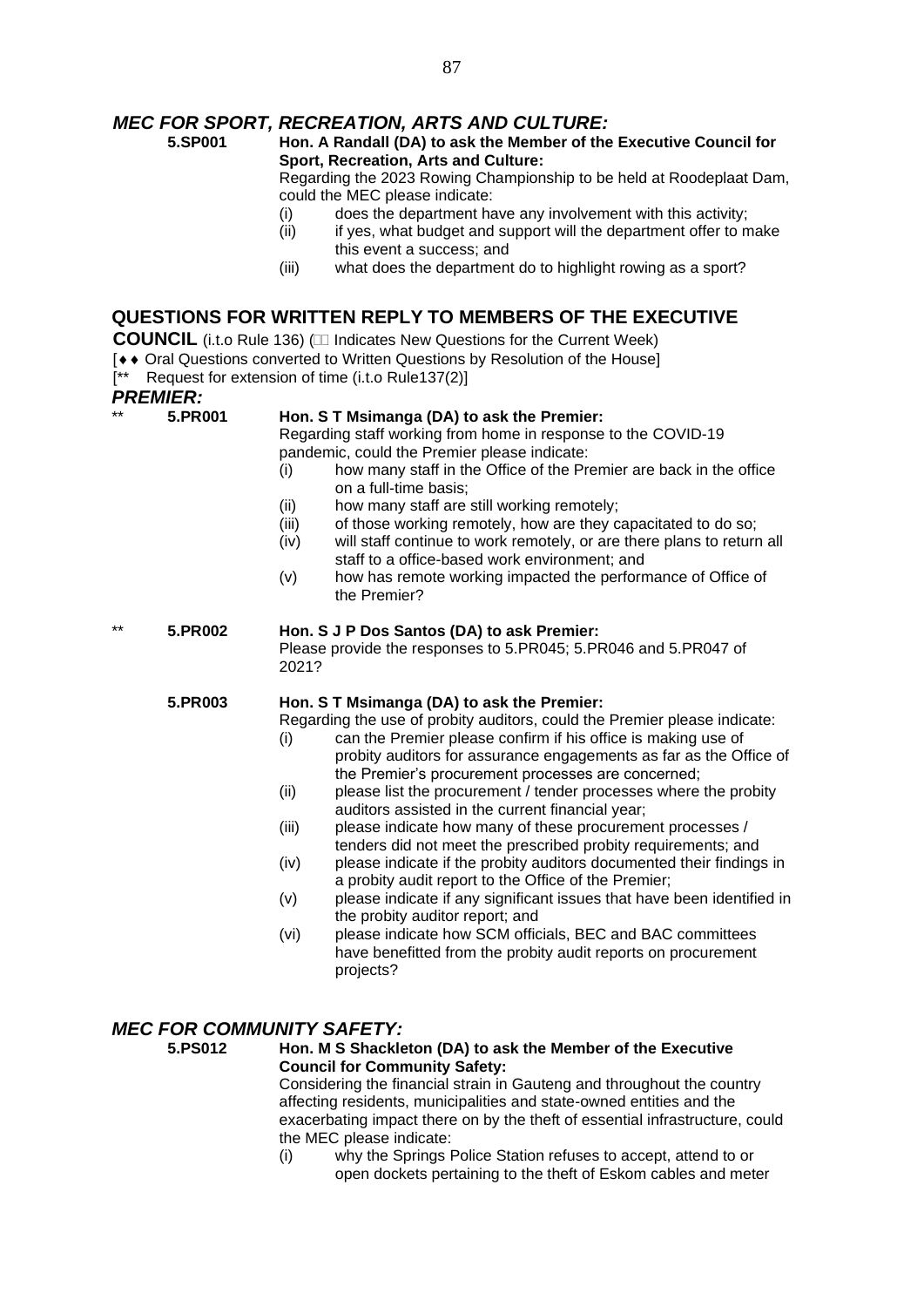- (ii) may an affected party report a crime with the expectation of a docket being opened and appropriately investigated if that affected party is not the owner of the item stolen, sabotaged or vandalised;
- (iii) how are SAPS resources allocated geographically if crime statistics are artificially deflated as a result of the non-acceptance of reports of crimes by SAPS;
- (iv) what is the replacement cost of state owned infrastructure stolen, vandalised or sabotaged within the jurisdiction of the Springs Police station for the period 1 July 2021 to 31 January 2022; and
- (v) what action will be taken to ensure that accurate crime statistics are maintained and dockets opened on the theft, vandalism and/or sabotage of state owned infrastructure by the Springs Police Station and when will such action be implemented?"

#### **5.PS013 Hon. S T Msimanga (DA) to ask the Member of the Executive Council for Community Safety:**

Regarding the use of probity auditors, could the MEC please indicate:

- (i) can the MEC please confirm if the department is making use of probity auditors for assurance engagements as far as the department's procurement processes are concerned;
- (ii) can the MEC please list the procurement / tender processes where the probity auditors assisted in the current financial year;
- (iii) please indicate how many of these procurement processes / tenders did not meet the prescribed probity requirements;
- (iv) please indicate if the probity auditors documented their findings in a probity audit report to the department;
- (v) please indicate if any significant issues that have been identified in the probity auditor report; and
- (vi) please indicate how the department's SCM officials, BEC and BAC committees have benefitted from the probity audit reports on procurement projects by the department?

#### **5.PS014 Hon. A W Cilliers (DA) to ask the Member of the Executive Council for Community Safety:**

Regarding stock theft in Gauteng, could the MEC please indicate:

- (i) how many cases of stock theft have been opened in Gauteng in the past two years to date;
- (ii) how many of those cases have led to arrests;<br>(iii) how many of those have led to convictions;
- how many of those have led to convictions;
- (iv) how many cases of stock theft involved SAPS members;
- (v) are any of these SAPS members in (iv) still performing their duties;
- (vi) what types of animals have been stolen;
- (vii) has the department picked up trends in relation to stock theft;
- (viii) if yes, what are these trends;
- (ix) does the department have a comprehensive plan to combat stock theft; and
- (x) if yes, is this plane being implemented and has it bore any successes?

#### **5.PS015 Hon. A W Cilliers (DA) to ask the Member of the Executive Council for Community Safety:**

Regarding Zama Zama's (illegal miners) could the MEC please indicate:

- $(i)$  in the past five years to date, how many illegal mining activities
- have been identified om the West Rand (pleas list areas); (ii) how many of those have been stopped;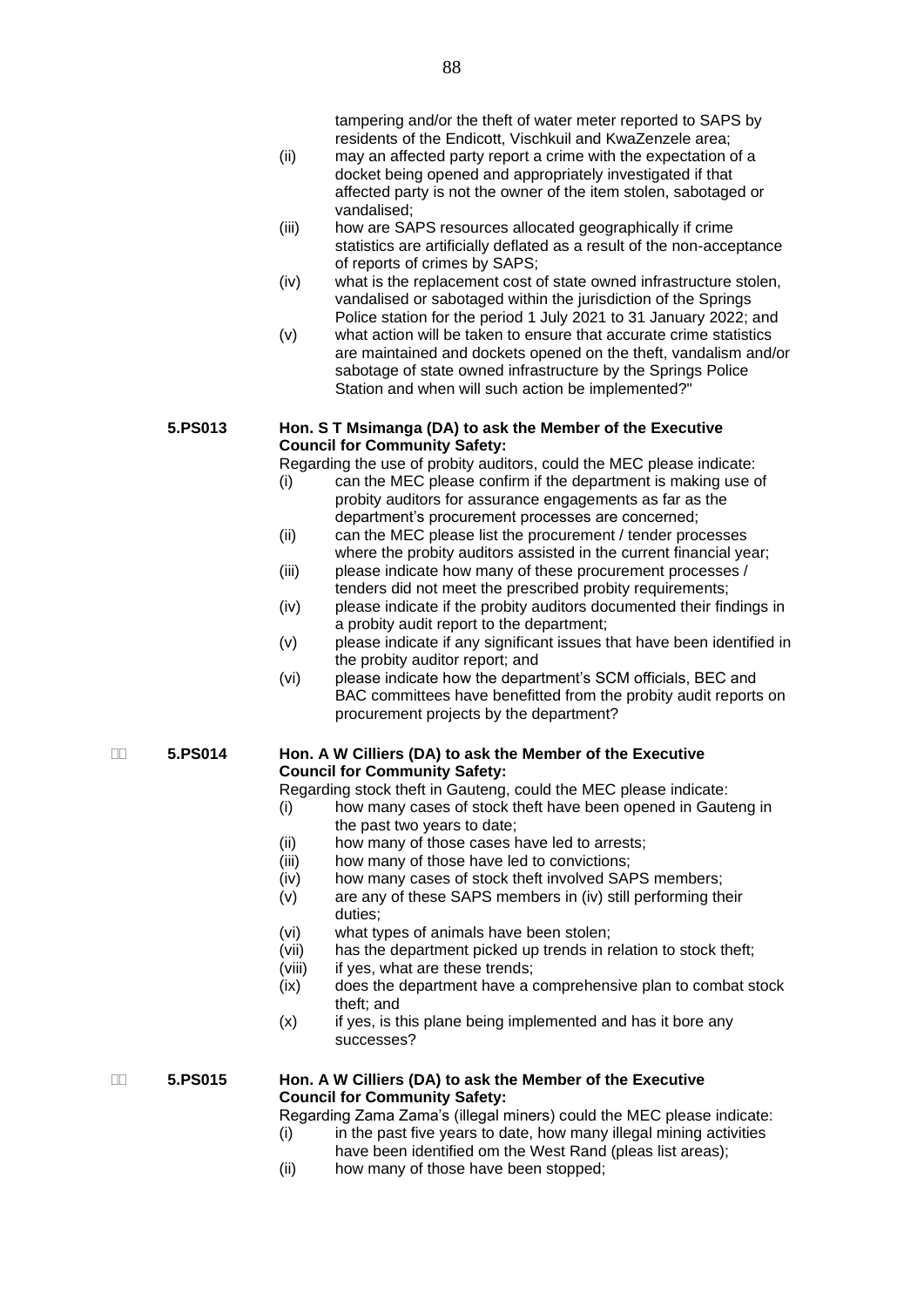- (iii) how many of those have resumed after being stopped;
- (iv) how many Zama-Zama's have been arrested;
- (v) how many of those in (iv) led to convictions;
- (vi) how many of those in (iv) have been rearrested;
- (vii) how many investigations have been initiated where SAPS members are implicated along with Zama-Zama's; and
- (viii) how can citizens assist in curbing illegal mining activities?

#### *MEC FOR ECONOMIC DEVELOPMENT, ENVIRONMENT, AGRICULTURE & RURAL DEVELOPMENT:*

#### **5.ECD,ENV&ARD004 Hon. A W Cilliers (DA) to ask the Member of the Executive Council for Economic Development, Environment, Agriculture and Rural Development:**

Regarding the South African Human Rights Commission (SAHRC) investigation into the pollution of Wemmerpan, Johannesburg, could the MEC please indicate:

- (i) has the department been contacted by the SAHRC regarding this investigation:
- (ii) if yes, what input has the department made in relation to this;
- (iii) if no, is the department aware of this investigation; and
- (iv) has the City of Johannesburg been contacted by the SAHRC regarding this investigation;
- (v) if yes, what input has the CoJ made in relation to this;
- (vi) what CoJ by-laws have been infringed in relation to the pollution in Wemmerpan;
- (vii) what is the CoJ's responsibilities in terms of The National Environmental Laws Amendment Bill (NEMLA);
- (viii) what are the department's responsibilities in terms of The National Environmental Laws Amendment Bill (NEMLA);
- (ix) does the department liaise with other departments/ spheres of government in terms of NEMLA; and
- $(x)$  if yes to  $(v)$  which departments/ spheres of government?

#### **5.ECD,ENV&ARD005 Hon. S T Msimanga (DA) to ask the Member of the Executive Council for Economic Development, Environment, Agriculture and Rural Development:**

Regarding the use of probity auditors, could the MEC please indicate:

- (i) can the MEC please confirm if the department is making use of probity auditors for assurance engagements as far as the department's procurement processes are concerned;
- (ii) can the MEC please list the procurement / tender processes where the probity auditors assisted in the current financial year; and
- (iii) please indicate how many of these procurement processes / tenders did not meet the prescribed probity requirements;
- (iv) please indicate if the probity auditors documented their findings in a probity audit report to the department;
- (v) please indicate if any significant issues that have been identified in the probity auditor report; and
- (vi) please indicate how the department's SCM officials, BEC and BAC committees have benefitted from the probity audit reports on procurement projects by the department?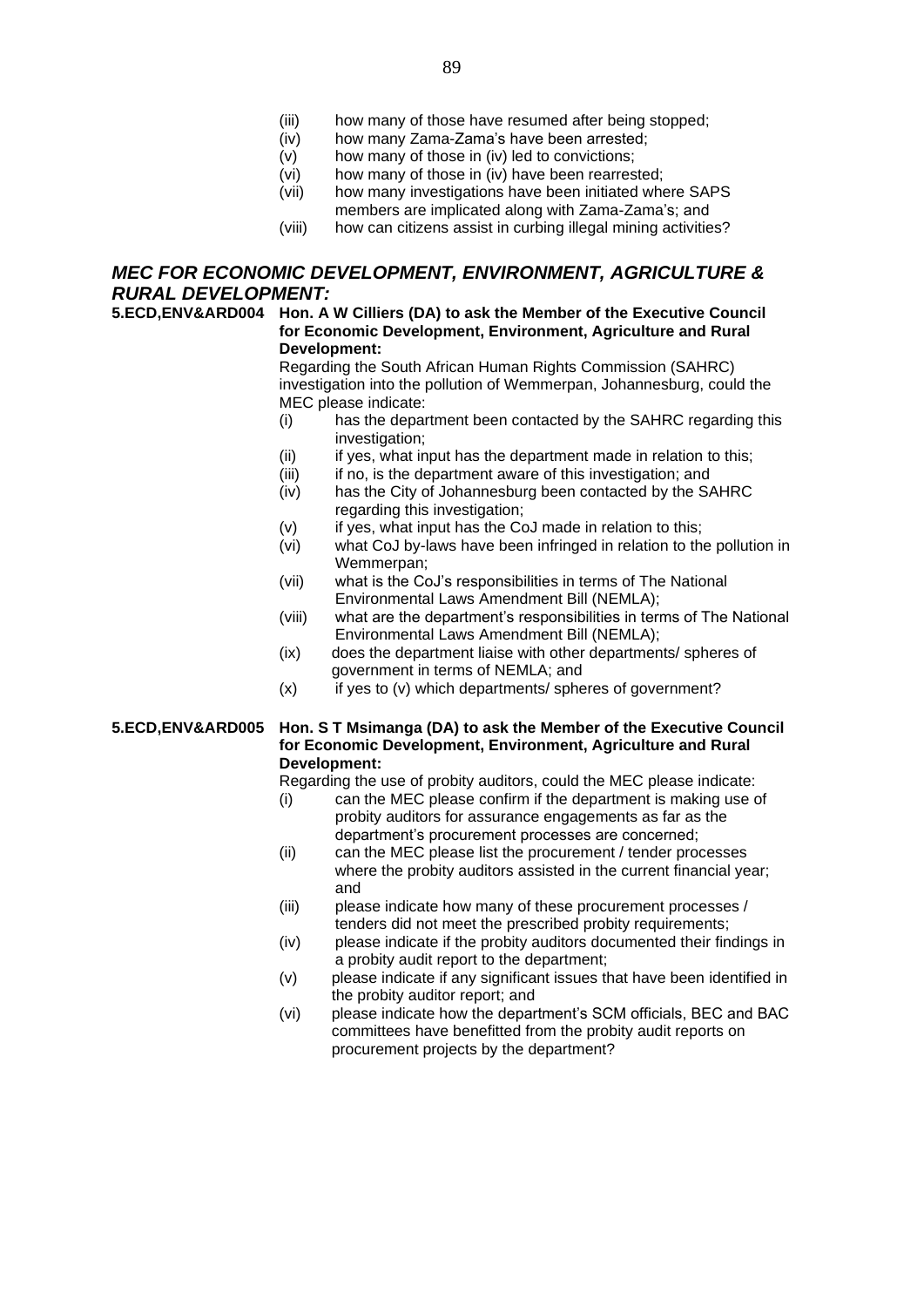#### **5.ECD,ENV&ARD006Hon. J J Hoffman (VF-Plus) to ask the Member of the Executive Council for Economic Development, Environment, Agriculture and Rural Development:**

#### **Rooiwal Waste Water Treatment Plant (RWWT): Background**

- On 16 April 2021, the former mayor of Tshwane (Randal Williams) announces that the RWWT's upgrade and repair work will cost approximately R2 billion.
- The Minister of Local Settlements and Water and Sanitation, has promised to provide funds for the further upgrading and restoration work on the RWWT, after the original budget was insufficient.
- It is intended to finalize the project during June 2022.
- According to a report by Action SA, the drinking water in Hammanskraal was found to cause various diseases such as, blue-baby syndrome, cancer, nervous system diseases,
- According to Tshwane, the RWWW is 54% complete (5 August 2021).

#### **Greendrop Certification Program**

- The Greendrop Certification Program was introduced nationwide in 2011 - later re-established and introduced in July 2021
	- The program's tasks are among others, as follows:
		- 1. Monitoring of wastewater quality;
			- 2. Credibility of wastewater sampling and analysis;
			- 3. Submission of wastewater quality results;
			- 4. Compliance with wastewater quality;
			- 5. Management of wastewater quality failures;
			- 6. Stormwater and water demand management;
			- 7. Capacity and facility to treat wastewater
			- 8. Publication of wastewater quality
			- 9. Wastewater asset management.

#### **5.ECD,ENV&ARD007Hon. C Bosch (DA) to ask the Member of the Executive Council for Economic Development, Environment, Agriculture and Rural Development:**

With regard to the developments on the R21 corridor, Ekurhuleni, could the MEC please indicate:

- (i) how many organisations have opened facilities on this corridor;
- (ii) please provide list of these organisations;
- (iii) of those in (i), how many of them are manufacturing companies;
- (iv) how many of the organisations in (i) are warehouses for goods;
- (v) how many of the warehouses are working with imported goods;
- (vi) how many of the warehouses are working with goods manufactured locally (in South Africa);
- (vii) of the imported goods warehouses, what type of goods are imported and warehoused; and
- (viii) of the local goods warehouses, what type of goods are warehoused?

#### **5.ECD,ENV&ARD008Hon. A W Cilliers (DA) to ask the Member of the Executive Council for Economic Development, Environment, Agriculture and Rural Development:**

Regarding the sale and trade of illegal animals in the province as pets, could the MEC please indicate:

- (i) what is the department's responsibility in curbing illegal animal trading, and the legislation and subordinate legislation that enables the department along with SAPS to take action;
- (ii) in the past five years, has the department noticed a growing trend in the sale of illegal animals as pets; and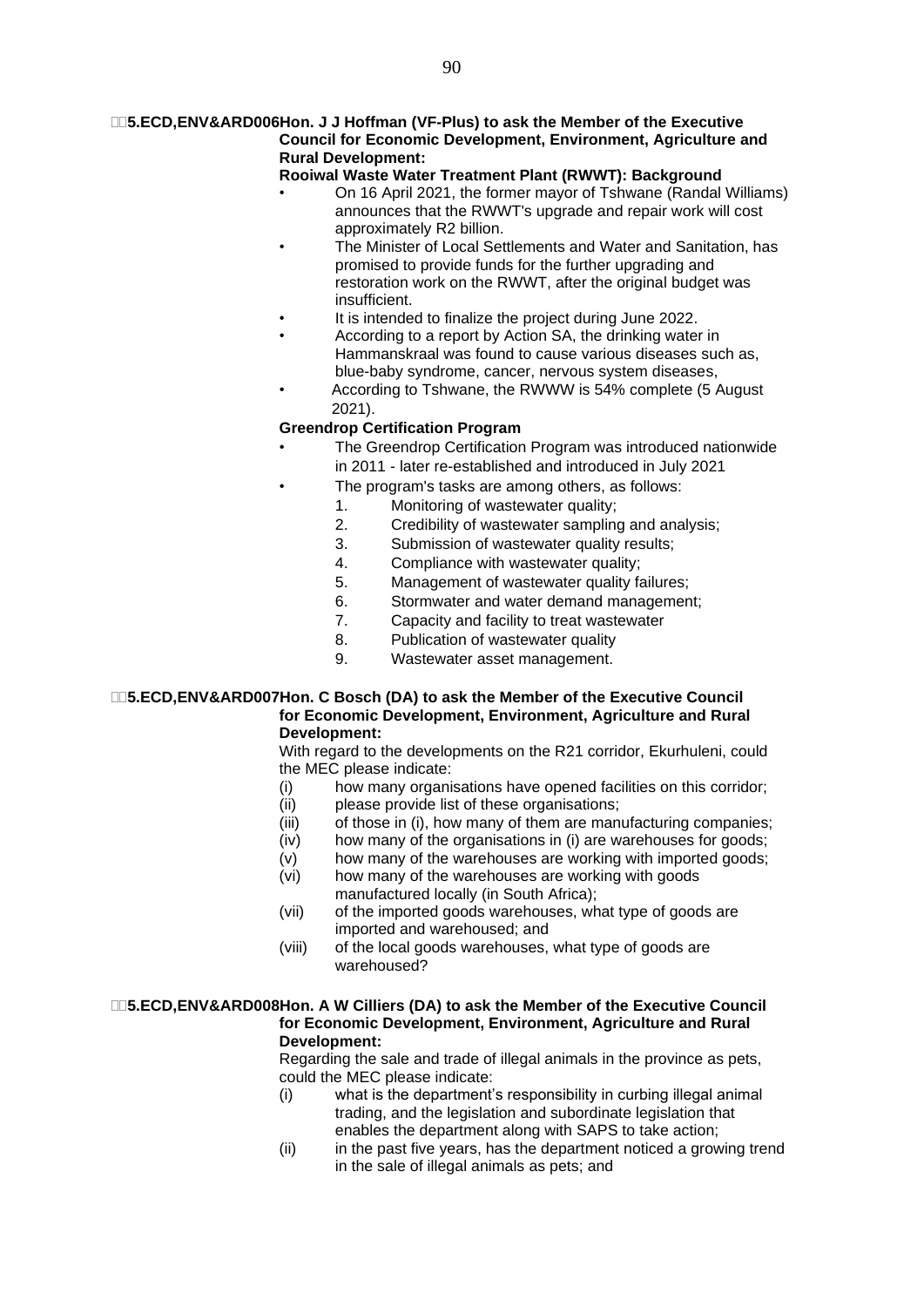- (iii) does the department receive feedback from SAPs regarding syndicates that are involved in the illegal trade of these animals;
- (iv) what plan does the department have to tackle the illegal trade;
- (v) what steps can the public take if they are aware of illegal trade; and
- (vi) what has the department done regarding public participation to inform, instruct or take views from the Gauteng public on illegal animal trade?

#### *MEC FOR EDUCATION:*

#### **5.ED010 Hon. F P Nel (DA) to ask the Member of the Executive Council for Education:**

Regarding the use of probity auditors, could the MEC please indicate:

- (i) can the MEC please confirm if the department is making use of probity auditors for assurance engagements as far as the department's procurement processes are concerned;
- (ii) can the MEC please list the procurement / tender processes where the probity auditors assisted in the current financial year;
- (iii) please indicate how many of these procurement processes / tenders did not meet the prescribed probity requirements; and
- (iv) please indicate if the probity auditors documented their findings in a probity audit report to the department;
- (v) please indicate if any significant issues that have been identified in the probity auditor report; and
- (vi) please indicate how the department's SCM officials, BEC and BAC committees have benefitted from the probity audit reports on procurement projects by the department?

#### **5.ED011 Hon. N Ramulifho (DA) to ask the Member of the Executive Council for Education:**

Regarding a private LSEN school in Vosloorus, Ekurhuleni called Orhovhelani, operating from two locations - Kgosana street across the Vosloorus Municipal offices and 935 Molokomme Str Mabuya Park, could the MEC please indicate:

- (i) is this school registered with the department;
- (ii) is this school legally allowed to operate from the two premises listed above;
- (iii) is the school compliant with SACE requirements for educators; and
- (iv) do the two addresses comply with the requirements of the department to be considered school buildings?

#### **5.ED012 Hon. N Ramulifho (DA) to ask the Member of the Executive Council for Education:**

Regarding Thuso-tiro and All Nations schools in Sedibeng district municipality, could the MEC please indicate:

- (i) do these schools have their full complement of teachers and staff;
- (ii) if no, why not and for how long has this been the case;
- (iii) by when (date) will each of these schools have their full teaching and staff contingent;
- (iv) do these schools have adequate desks and chairs;
- (v) if not, why not and how long has this been the case; and
- (vi) by when (date) will each of these schools have the required amount of tables and chairs?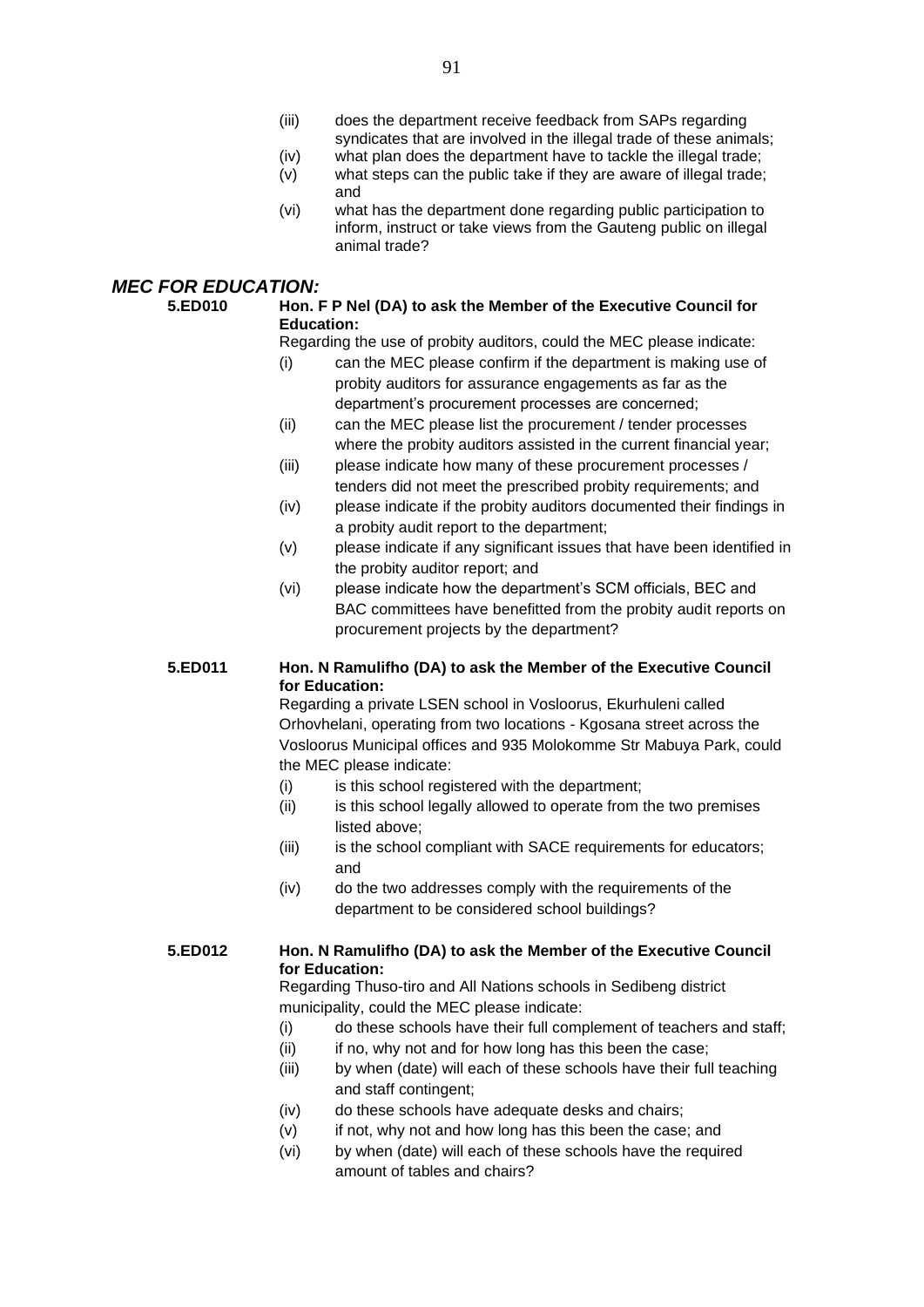**5.ED013 Hon. C Bosch (DA) to ask the Member of the Executive Council for Education:**

> With regards to Phomolong Secondary School in Tembisa, could the MEC please indicate:

- (i) when will the proper structure for this school be built;
- (ii) what is the status of the plans to build this school on a new site in their precinct;
- (iii) how much money in Rands and cents have been budgeted to build this school;
- (iv) if none, why not;
- (v) for which financial year has the school building been budgeted for; and
- (vi) which contractor has been appointed for the building of this new school?

#### **5.ED014 Hon. C Bosch (DA) to ask the Member of the Executive Council for Education:**

With regards to schools in Tembisa, Ekurhuleni, would the MEC please indicate:

- (i) how many schools are there in Tembisa;
- (ii) please provide a list of schools;
- (iii) how many learners were attending each school when there was rotational teaching in each school in 2021;
- (iv) please provide list per school;
- (v) how many learners will not be attending each school now that the schools have returned to full capacity from 7<sup>th</sup> February 2021;
- (vi) what is the shortage of desks and chairs for each school as they return to full capacity;
- (vii) please provide list per school;
- (viii) how is the department going to assist these schools so that all learners have tables and chairs; and
- (ix) when will each of these schools receive additional furniture if any?

#### *MEC FOR FINANCE:*

**5.FN005 Hon. F P Nel (DA) to ask the Member of the Executive Council for Finance:**

Regarding the use of probity auditors, could the MEC please indicate:

- (i) can the MEC please confirm if the department is making use of probity auditors for assurance engagements as far as the department's procurement processes are concerned;
- (ii) can the MEC please list the procurement / tender processes where the probity auditors assisted in the current financial year;
- (iii) please indicate how many of these procurement processes / tenders did not meet the prescribed probity requirements; and
- (iv) please indicate if the probity auditors documented their findings in a probity audit report to the department;
- (v) please indicate if any significant issues that have been identified in the probity auditor report; and
- (vi) please indicate how the department's SCM officials, BEC and BAC committees have benefitted from the probity audit reports on procurement projects by the department?

#### *MEC FOR HEALTH:*

#### \*\* **5.HL008 Hon. J B Bloom (DA) to ask the Member of the Executive Council for Health:**

Regarding Covid-19 patients treated at the Ashanti hospital, will the MEC please indicate:

(i) how many Covid-19 patients have been treated at this hospital so far;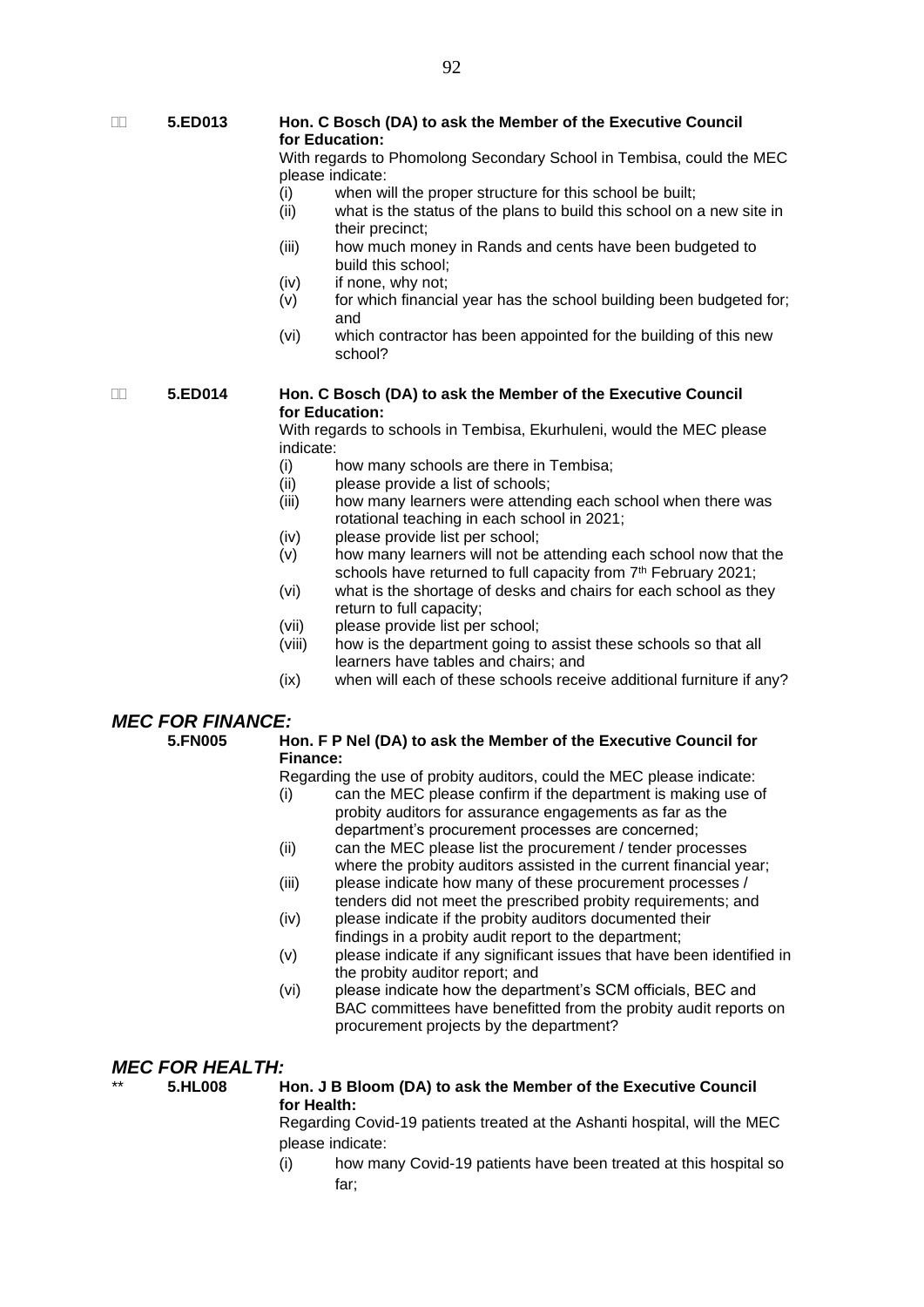- (iii) how many of these cases required ICU beds;
- (iv) how many ICU beds are functional are the hospital;
- (v) how much ICU beds were supposed to be functional at the hospital;
- (vi) how many wards and beds have still not been completed at the hospital;
- (vii) what accounts for delays in this regard;
- (viii) how much in total has been spent on this hospital in Rands and cents including building costs and staff and equipment costs;
- (ix) how many of the ICU beds are still completed, with staff and equipment; and
- (x) when is it expected that the hospital with be fully completed, including all staff and equipment?

#### \*\* **5.HL011 Hon. K Tong (EFF) to ask the Member of the Executive Council for Health:**

With regard to a pregnant woman (Keaorata Inno) who was turned away from Chris Hani Academic hospital on the 5<sup>th</sup> July 2021 whilst in a stage of labor and after her water had already broken because she did not have a referral letter from a local clinic. Would the MEC please respond to the following questions:

- (i) was it brought to the attention of the MEC and the department that the patient lost her child because she was refused treatment by the hospital staff on the evening of  $5<sup>th</sup>$  July 2021;
- (ii) is it a standard practice at Gauteng public hospitals to refuse treatment for patients who do not produce referral letters from local clinics during emergencies (in your response please indicate how similar cases have the been dealt with by the Department in the current financial year);
- (iii) regarding (i) above, what course of action will the department take to ensure that the staff on duty on that fateful evening are held responsible for the loss of life which could have been avoided;
- (iv) what remedial actions does the department have for families and individuals who have to go through such inhumane treatment in the hands of public healthcare workers (in your response please indicate what steps are in place to ensure that similar incidences do not happen in public healthcare facilities); and
- (v) is the MEC and the department willing to take full responsibility for the death of this innocent child after the hospital staff refused the mother treatment- because we all know that not all local clinics operate for 24 hours and cannot provide referral letters?

#### **5.HL012 Hon. J B Bloom (DA) to ask the Member of the Executive Council for Health:**

Regarding renovation of the Discoverers Hospital, will the MEC please indicate:

- (i) what tenders have been done for any renovation work at this hospital;
- (ii) what was the motivation for these tenders;
- (iii) what was the scope of work in these tenders;
- (iv) who was responsible for issuing these tenders;
- (v) what was/is the monetary value of these tenders in Rands and cents;
- (vi) was a purchase order put in with these tenders;
- (vii) if not, why not;
- (viii) what investigation is being pursued in this matter;
- (ix) if not, why not; and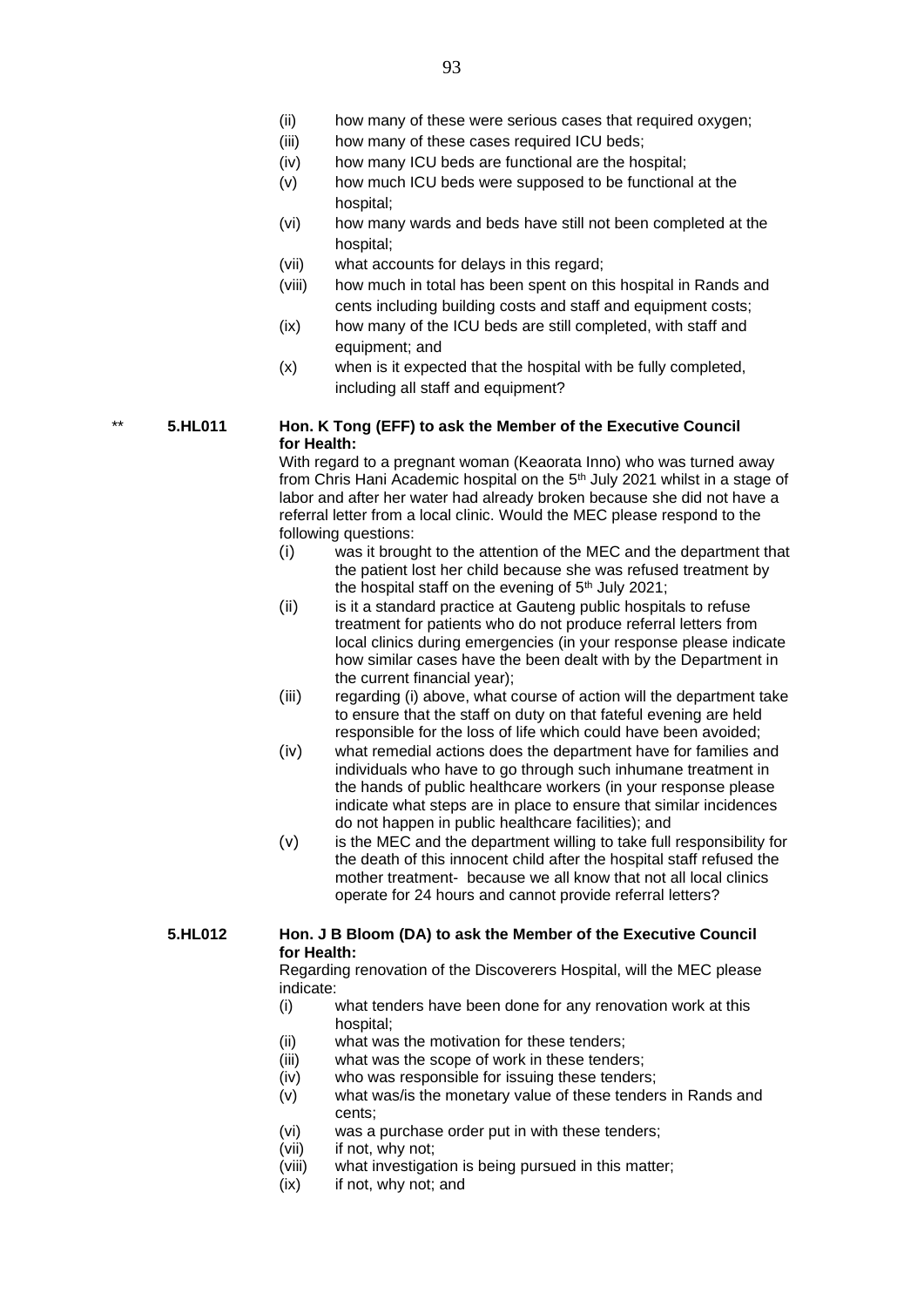(x) what loss of money has there been in this matter in Rands and cents?

#### **5.HL013 Hon. J B Bloom (DA) to ask the Member of the Executive Council for Health:**

Regarding mental health patients at the Helen Joseph Hospital, will the MEC please indicate:

- (i) how many patients were treated in January this year compared to the number treated in January last year;
- (ii) how many functional beds are there for mental health patients at the hospital;
- (iii) what is the average number of mental health patients seen every day;
- (iv) how many toilets and showers are there for these mental health patients;
- (v) what property has been damaged by these patients in the last 12 months;
- (vi) how many staff have been attacked by these patients in the last 12 months;
- (vii) in each case in (vi) above, what are the details of the incident, including injuries and dates;
- (viii) what accounts for the increased number of mental health patients;
- (ix) what are the waiting times and numbers on the waiting list for admittance of mental health patients; and
- (x) what is being done to address the problems in treating an increased number of mental health patients?

#### **5.HL014 Hon. J B Bloom (DA) to ask the Member of the Executive Council for Health:**

Regarding staff at the Charlotte Maxeke Johannesburg Hospital, will the MEC please indicate:

- (i) what staff are currently utilised outside the hospital, including numbers, staff designations and where they are;
- (ii) in each case in (i) above, what are the reasons for their allocation elsewhere;
- (iii) how many staff members were there in total before the fire in May last year;
- (iv) how many staff members are there in total at present;
- (v) what accounts for any reduction in numbers;
- (vi) what staff have resigned since the fire in May last year, including their designation and numbers in each category;
- (vii) what are the reasons for these resignations;
- (viii) what are the number of vacancies in each staff category;
- (ix) what assessment is there of critical skill shortages; and
- (x) what action is being taken to address the reasons for resignations and to fill all vacancies?

#### **5.HL015 Hon. C Bosch (DA) to ask the Member of the Executive Council for Health:**

Regarding the use of probity auditors, could the MEC please indicate:

- (i) can the MEC please confirm if the department is making use of probity auditors for assurance engagements as far as the department's procurement processes are concerned;
- (ii) can the MEC please list the procurement / tender processes where the probity auditors assisted in the current financial year;
- (iii) please indicate how many of these procurement processes / tenders did not meet the prescribed probity requirements;
- (iv) please indicate if the probity auditors documented their findings in a probity audit report to the department;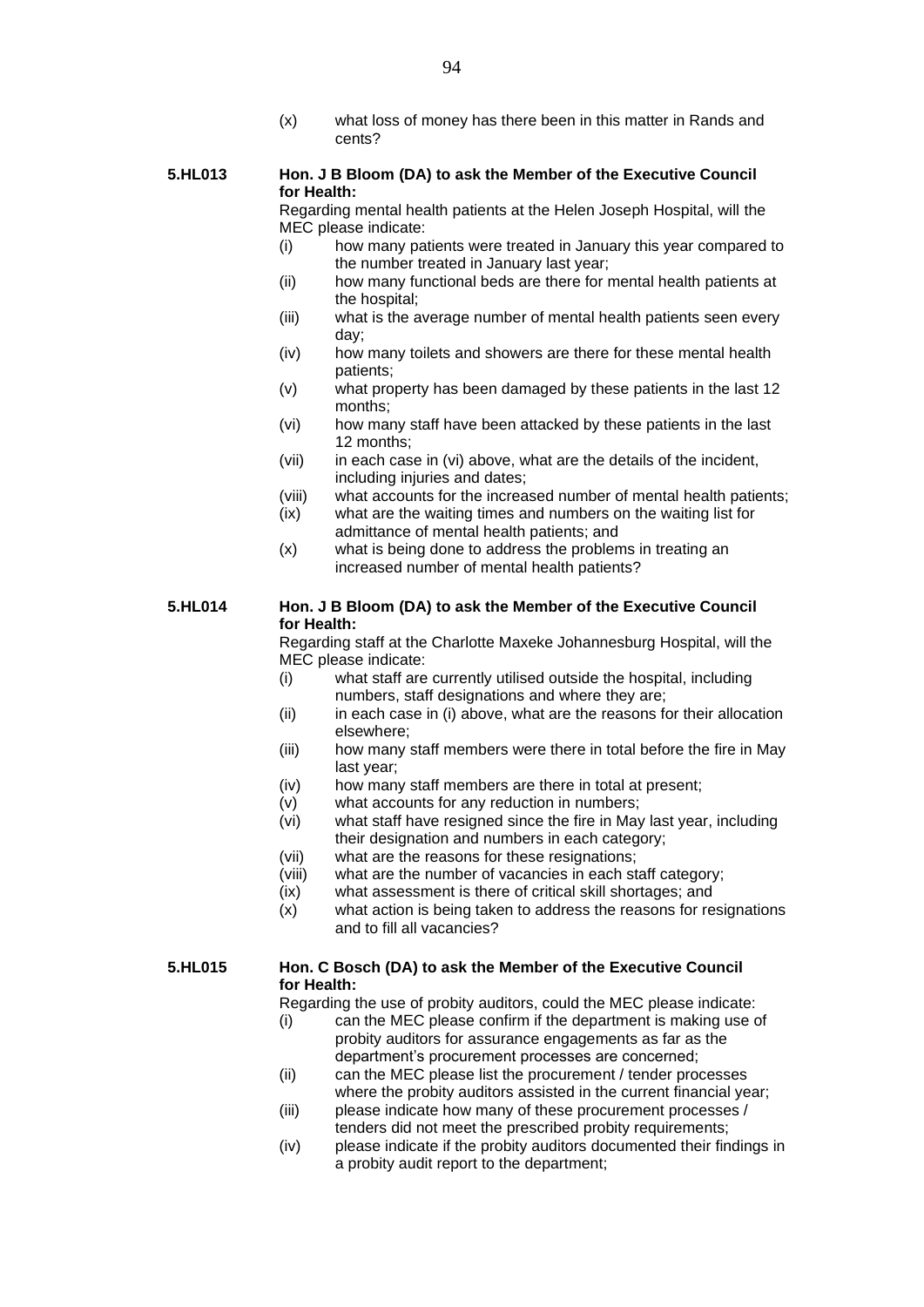- (v) please indicate if any significant issues that have been identified in the probity auditor report; and
- (v) please indicate how the department's SCM officials, BEC and BAC committees have benefitted from the probity audit reports on procurement projects by the department?

#### **5.HL016 Hon. W Peach (DA) to ask the Member of the Executive Council for Health:**

Regarding dismissals of staff at the Sterkfontein hospital, will the MEC please indicate:

- (i) why were the 25 employees dismissed on the spot on 20 May 2020 without being charged or precautionary transferred so that they are utilized pending a determination and to avoid irregular expenditure while ensuring value for money;
- (ii) who specifically advised or recommended this type of a dismissal;
- (iii) how much did the department spent on paying for the 4 months salaries that the dismissed workers received as a settlement when they got reinstated;
- (iv) with its size, and compared to other hospitals of its size, what necessitated the appointment of a second Labour Relations Officer and not an assistance from head office;
- (v) was the post of the second Labour Relations Officer advertised; and
- (vi) Mr. Mashele, the second Labour Relations Officer got a promotion while in Sterkfontein hospital, was this promotional post vacant and advertised?

#### **5.HL017 Hon. W Peach (DA) to ask the Member of the Executive Council for Health:**

Regarding the Naledi Youth Against HIV Aids T B Organisation (Nyahato), will the MEC please indicate:

- (i) whether this NGO was mistakenly taken off the list for funding;
- (ii) what funding has this NGO received in the past;
- (iii) will funding be restored to this NGO; and
- (iv) if not, why not?

#### **5.HL018 Hon. J B Bloom (DA) to ask the Member of the Executive Council for Health:**

Further to the reply to 5.HL066 in 2021, will the MEC please indicate:

- (i) what progress has been made in compiling the report on all outstanding disciplinary cases;
- (ii) if this is not completed, why is this the case;
- (iii) what are the details of the outstanding disciplinary cases, including date and nature of the offence, the person concerned and the position he/she holds;
- (iv) in each case in (iii) above, what progress has been made;
- (v) what progress has been made in the disciplinary case against Mr Tebogo Legodi who was mentioned in the Special Investigating Report published in the Government Gazette no.33190;
- (vi) if not, why not; and
- (vii) what steps are being taken to finalise all the outstanding disciplinary cases?

#### **5.HL019 Hon. J B Bloom (DA) to ask the Member of the Executive Council for Health:**

Regarding corruption-related disciplinary cases at the Charlotte Maxeke Johannesburg Hospital, will the MEC please indicate:

(i) how much such cases have there been since January 2017;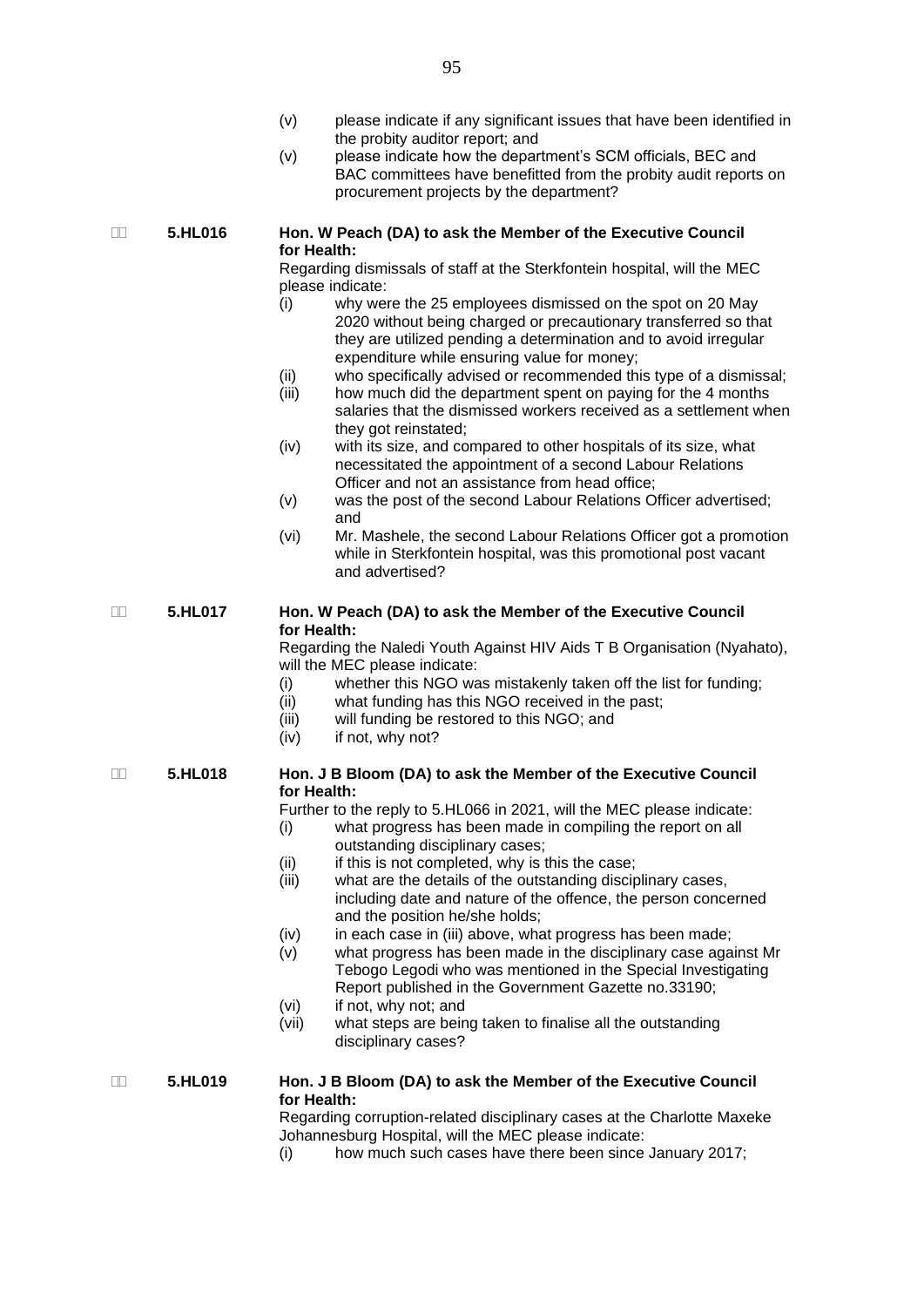- (ii) in each case in (i) above, what was the date of the offence, the nature of the charge, and the outcome;
- (iii) what cases are currently still not concluded;
- (iv) what accounts for any delays in this regard; and
- (v) what steps are being taken to conclude these cases timeously?

#### **5.HL020 Hon. J B Bloom (DA) to ask the Member of the Executive Council for Health:**

Regarding the Chief Executive Officer (CEO) of Charlotte Maxeke Johannesburg Hospital, will the MEC please indicate:

- (i) what performance agreement is there with the CEO;
- (ii) if not, why not;
- (iii) when was she first appointed;
- (iv) what performance assessment has been done for her since her appointment;
- (v) if not, why not;
- (vi) what is her current total annual salary in Rands and cents;
- (vii) what bonus payments or any extra payments has she received since her appointment;
- (viii) in each case in (vi) above, what was the amount in Rands and cents and the reason for the amount paid;
- (ix) why has she not been held accountable for the fire at the hospital last year; and
- (x) what steps will be taken to ensure that the hospital has a competent and effective CEO?

#### r*MEC FOR INFRASTRUCTURE DEVELOPMENT*

\*\* **5.INF004 Hon. J B Bloom (DA) to ask the Member of the Executive Council for Infrastructure Development:**

Regarding the report that the CEO of the Charlotte Maxeke Johannesburg Hospital requested the Gift of the Givers to assist with an engineering report on the fire-damaged section of the hospital, will the MEC please indicate:

- (i) why has an engineering report not been done as yet;
- (ii) when will this report be done;
- (iii) will the department work with the private sector, including the Gift of the Givers, in order to fix the hospital as soon as possible;
- (iv) if not, why not; and
- (v) what accounts for any delays in assessing the damage and what needs to be done to fix the hospital?

#### \*\* **5.INF008 Hon. A Randall (DA) to ask the Member of the Executive Council for Infrastructure Development:**

Regarding Roodeplaat Dam, could the MEC please indicate:

- (i) can the MEC please confirm if a valid lease agreement exists between the department and the Angling Grounds;
- (ii) if answer in (i) is no, then why are Mr and Mrs Joubert still allowed to operate their private resort on government land;
- (iii) if answer in (i) is yes, please indicate the term of the lease and the monthly rent payable by the Joubert's;
- (iv) please indicate if the department is aware of average revenue generated by this resort on a monthly basis;
- (v) please indicate if any of the revenue generate at the gates of Angling Grounds are paid over to GDID;
- (vi) please confirm if a forensic investigation was done after the Corruption Watch investigation in 2014;
- (vii) if not, why not;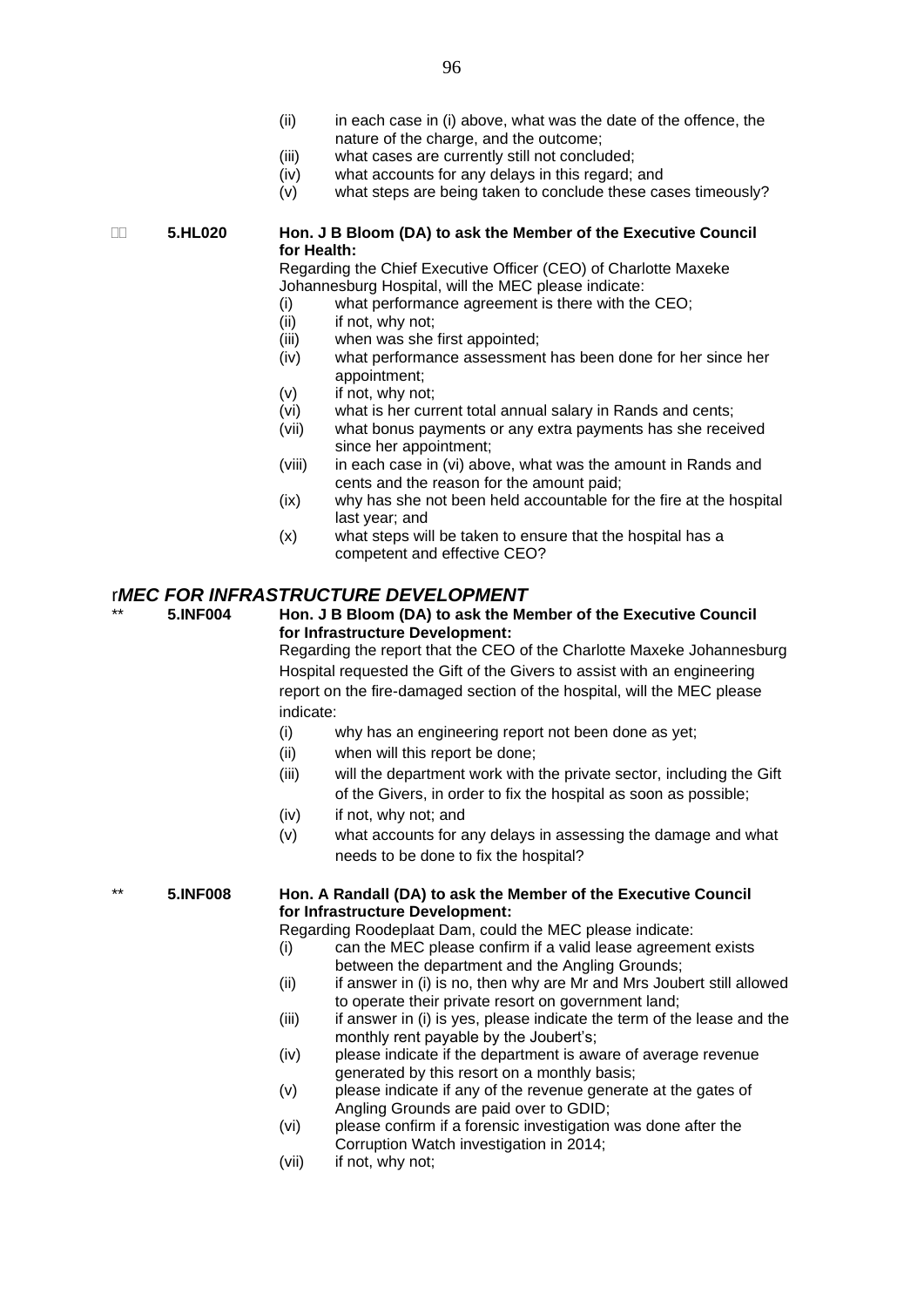- (viii) if answer in (vi) is "Yes" please confirm what the recommendations of the forensic report were;
- (ix) if there is no forensic report to date, please indicate if the MEC will now request a forensic report on the matter; and
- (x) please indicate if Debbie Joubert can use GDID equipment to maintain the resort and if so, please provide an approval letter from the department to Debbie Joubert in this regard?

#### **5.INF009 Hon. R Nt'sekhe (DA) to ask the Member of the Executive Council for Infrastructure Development:**

With regard to Kempton Park Hospital (Kyalami Hospital precinct), could the MEC please indicate:

- (i) what is the grass-cutting budget in Rands and cents for this hospital for this financial year;
- (ii) which company has been contracted to cut grass at this hospital;
- (iii) when (date) was this company contracted;
- (iv) how long is the grass-cutting contract;
- $\overrightarrow{(v)}$  what is the value of the contract in Rands and cents for the duration of the contract;
- (vi) how often is the grass supposed to be cut at a hospital precinct;
- (vii) since the contractor was appointed, when last did they cut grass? (please provide the dates);
- (viii) does this contract include grounds maintenance;
- (ix) if not, please provide budget, supplier and contract details for the maintenance in accordance with (ii) and (vii); and
- (x) who from the department is responsible for the general grasscutting and upkeep of the precinct of this hospital?

#### **5.INF010 Hon. A Fuchs (DA) to ask the Member of the Executive Council for Infrastructure Development:**

In a meeting between the Portfolio Committee of Finance and the Gauteng Infrastructure Financing Agency (GIFA), on the 15/2/2022, it was indicated that, "The Land Enhancement Project, which is part of the land fund project was not undertaken, GIFA is awaiting the decision of the Department of Infrastructure Development (DID) on the project." In light of this, would the MEC please:

- (i) describe what the nature and objectives of the Land Enhancement Project are;
- (ii) indicate how long the decision by DID has been in abeyance and by when such decision will be made; and
- (iii) indicate what the "land fund project" is?

#### **5.INF011 Hon. N de Jager (DA) to ask the Member of the Executive Council for Infrastructure Development:**

The Department of Infrastructure Development is the implementing agent on behalf of client departments in the Gauteng Provincial Government. Considering this, could the MEC please indicate:

- (i) please list all companies used by the department between 2014 to 2021 to implement projects for client departments (please list per department and project worked on for each); and
- (ii) if industry stakeholders have been consulted between 2014 and 2021, please list these stakeholders as well as the projects they were consulted on?

#### **5.INF012 Hon. F P Nel (DA) to ask the Member of the Executive Council for Infrastructure Development:**

Regarding the use of probity auditors, could the MEC please indicate:

(i) can the MEC please confirm if the department is making use of probity auditors for assurance engagements as far as the department's procurement processes are concerned;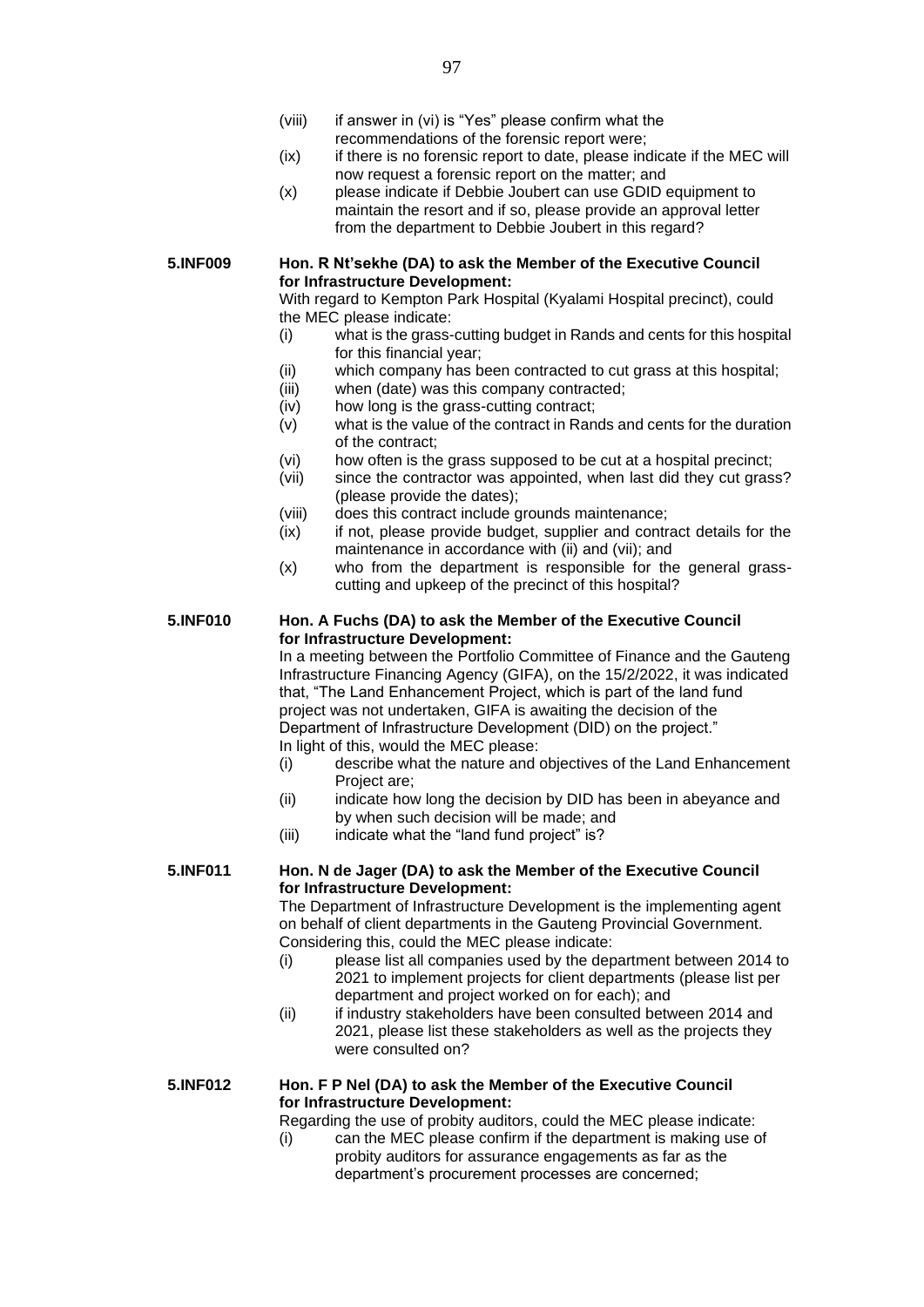- (iii) please indicate how many of these procurement processes / tenders did not meet the prescribed probity requirements;
- (iv) please indicate if the probity auditors documented their findings in a probity audit report to the department;
- (v) please indicate if any significant issues that have been identified in the probity auditor report; and
- (vi) please indicate how the department's SCM officials, BEC and BAC committees have benefitted from the probity audit reports on procurement projects by the department?

#### **5.INF013 Hon. A Fuchs (DA) to ask the Member of the Executive Council for Infrastructure Development:**

The administration took a decision to transfer the refurbishment of the firedamaged Charlotte Maxeke to the National Department of Health using the DBSA as an implementing agent. Would the MEC please indicate:

- (i) all the reasons as well as the rationale that led to this decision; an
- (ii) why it was necessary for certain functions defined in section 4 and 13, read with section 1 of the Government Immovable Asset Management Act (GIAMA), to be transferred from the Gauteng's Department of Infrastructure Development to the Department of Health?

#### **5.INF014 Hon. A Fuchs (DA) to ask the Member of the Executive Council for Infrastructure Development:**

On 25th June, more than 2 months after the fire occurred at Charlotte Maxeke, the MEC in an interview with John Perlman on Radio 702, indicated that contractors had been appointed, yet despite this, a completion date for the refurbishment could not be provided. Could the MEC please indicate:

- (i) what circumstances led to the fact that a completion date could not be determined and why the refurbishment process had been delayed to the extent that it had
- (ii) it has been reported that two contracts for fire prevention and propping up of a fire damaged area were costed, but that these contracts with the Mmakgoge Group and SKS Business Solutions are or have been terminated. Please indicate why these contracts were or are being terminated;
- (iii) has any work been performed in terms of these contracts and if so, what is the cost of the work performed to date in each case and have the contractors been paid?

#### **5.INF015 Hon. A Fuchs (DA) to ask the Member of the Executive Council for Infrastructure Development:**

The Daily Maverick indicates that it has received confidential reports of intimidation and a possible criminal syndicate operating within the upper echelons of the department. Could the MEC please indicate:

- (i) is the MEC aware of these allegations:
- (ii) if so, what steps are being taken to determine the veracity of these allegations and to identify the perpetrators; and
- (iii) if not, will the MEC conduct and investigation in to these allegations?

responsibility to implement infrastructure on behalf of the Health

#### **5.INF016 Hon. M H Cirota (DA) to ask the Member of the Executive Council for Infrastructure Development:** Considering numerous Health projects being years past their planned implementation dates, the Chairperson of the Health Portfolio Committee in a meeting on 17/02/2022 proposed that DID be stripped of its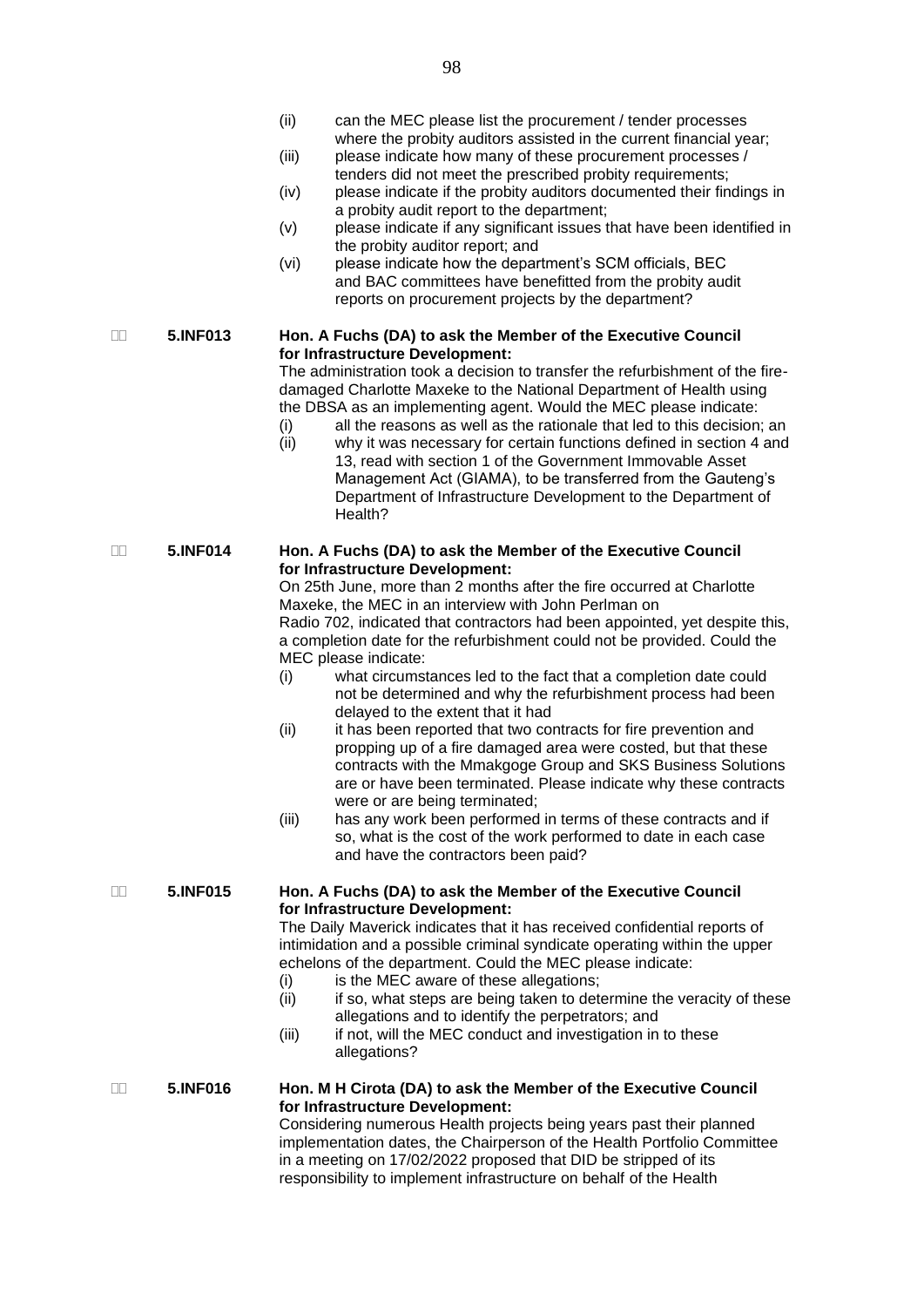Department and that all projects should be considered, as has the Charlotte Maxeke refurbishment, as candidates for handing over to alternative implementing agents. Would the MEC please indicate:

- (i) would the MEC support such a proposal; and
- (ii) if not, why not?

#### *MEC FOR CO-OPERATIVE GOVERNANCE, TRADITIONAL AFFAIRS AND HUMAN SETTLEMENTS:*

#### **\*\*5.COGTA&HS011 Hon. M F Ledwaba (EFF) to ask the Member of the Executive Council for Co-operative Governance, Traditional Affairs and Human Settlements:**

With regard to the relocation of residents who are on the road reserve of K54 (Tsamaya Road in Mamelodi, City of Tshwane) to any other alternative place, would the MEC please respond to the following:

- (i) when did the MEC become aware that Skierlik Informal Settlement, is on the road reserve of K54 and that it will affect K54 road construction;
- (ii) how many residents from this Informal Settlement have been affected by the road construction (in your response please indicate how were they made aware of the pending construction);
- (iii) were there any meetings with the affected sister departments to deal with challenges experienced in the construction of K54 road (in your response please indicate how many meetings were held with the officials from the City of Tshwane, Gauteng Cogta and Roads and Transport; and what were the outcomes of such meetings);
- (iv) how many residents have been relocated to alternative pieces of land and what services are currently being provided in those areas (in your response please indicate if all the affected residents will be accommodated onto the new area);
- (v) from the department's opinion, what could be causing the delay in relocating all the affected residents so far; and
- (vi) by when will the remaining residents be relocated to the alternative area (in your response please provide the total budget for the entire relocation project)?

#### **\*\*5.COGTA&HS012 Hon. M S Chabalala (DA) to ask the Member of the Executive Council for Co-operative Governance, Traditional Affairs and Human Settlements:**

With regard to the hiring of water tankers in Emfuleni local municipality could the MEC please indicate:

- (i) who are the service providers that are used by Emfuleni local municipality;
- (ii) does Emfuleni local municipality have a contract with these service providers or they are used as an when required;
- (iii) in Rands and cents, how much have water tankers cost Emfuleni in the last 5 financial years;
- (iv) how much has been paid to each service provider in the last 5 financial years; and
- (v) what are reasons for using water tanks in Emfuleni?

#### **\*\*5.COGTA&HS013 Hon. M S Chabalala (DA) to ask the Member of the Executive Council for Co-operative Governance, Traditional Affairs and Human Settlements:**

With regard to the use of sub-contractors by Emfuleni municipality due to lack of diesel could the MEC please indicate:

(i) who are the service providers that have been used by the municipality when there is lack diesel in the last 5 financial years;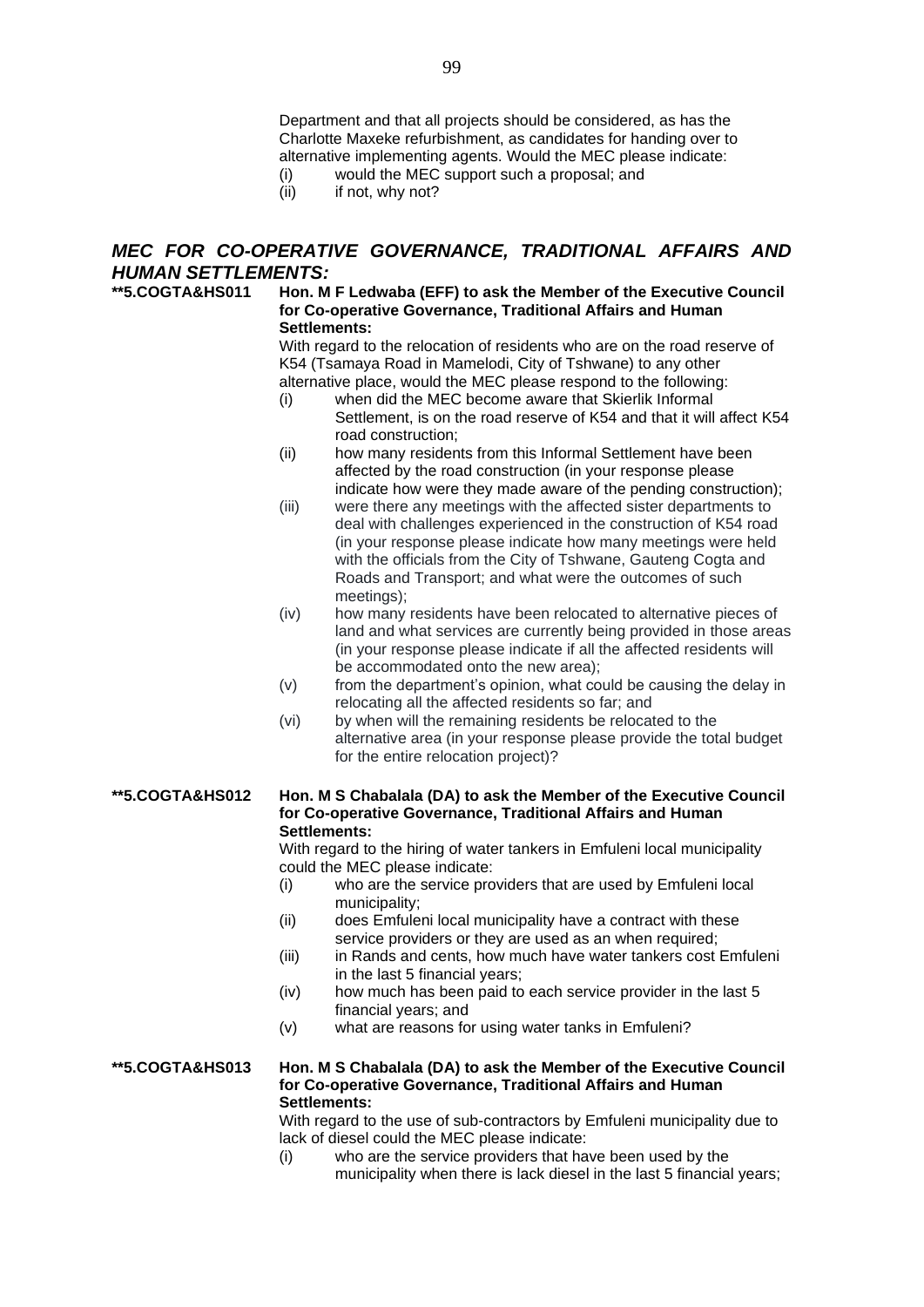- (ii) does the municipality have a contract with these service providers;
- (iii) how much has the municipality paid to these service projects in the last 5 years;
- (iv) how much has been paid to each service provider; and
- (v) does it make financial sense for the municipality to use the services of a 3rd party instead of its own manpower?

**\*\*5.COGTA&HS014 Hon. M S Chabalala (DA) to ask the Member of the Executive Council for Co-operative Governance, Traditional Affairs and Human Settlements:**

> With regard to the car that was purchased for the mayor of Sedibeng district municipality could the MEC please indicate.

- (i) what car was it (brand, model);
- (ii) was it a new or second hand;
- (iii) how much did it cost the municipality;
- (iv) why was the car resprayed from its original white colour to black;
- (v) how much did the municipality pay for respraying; and
- $(vi)$  is the mayor still refusing to use the car, and if so, what are the reasons for this?

**\*\*5.COGTA&HS015 Hon. C Bosch (DA) to ask the Member of the Executive Council for Co-operative Governance, Traditional Affairs and Human Settlements:**

> With regard to the payment overtime to employees of Emfuleni municipality, specifically Metsi a Lekao employees, could the MEC please indicate:

- (i) do Metsi a Lekao employees work overtime;
- (ii) in the last 3 financial years how much overtime has been paid to Metsi a Lekao employees;
- (iii) do Mangers also qualify for overtime payment; and
- (iv) if yes to (iii), how much has been paid to them in the last 3 financial years?

**5.COGTA&HS023 Hon. R Nt'sekhe (DA) to ask the Member of the Executive Council for Co-operative Governance, Traditional Affairs and Human Settlements:**

> With regard to waste management in Ekurhuleni, would the MEC please indicate:

- (i) which companies service the trucks that belong to the waste department;
- (ii) when (dates) were these companies appointed;
- (iii) what is the contractual obligation for servicing each of these trucks;
- (iv) how many waste trucks belong to the municipality;
- (v) how many waste trucks belong to waste companies;
- (vi) how many of the municipal waste trucks are in for repairs;
- (vii) how long has each truck been in for repairs;
- (viii) how many waste trucks are in for repairs and with-held by service agents due to non-payment;
- (ix) has an audit been conducted to determine the impact on service delivery when a truck is in for repairs for longer than planned; and
- (x) what plans does the municipality make to ensure service delivery continues for the period while a truck goes for service / maintenance?

**5.COGTA&HS024 Hon. R Nt'sekhe (DA) to ask the Member of the Executive Council for Co-operative Governance, Traditional Affairs and Human Settlements:**

With regard to chemical toilets in Ekurhuleni, could the MEC please explain: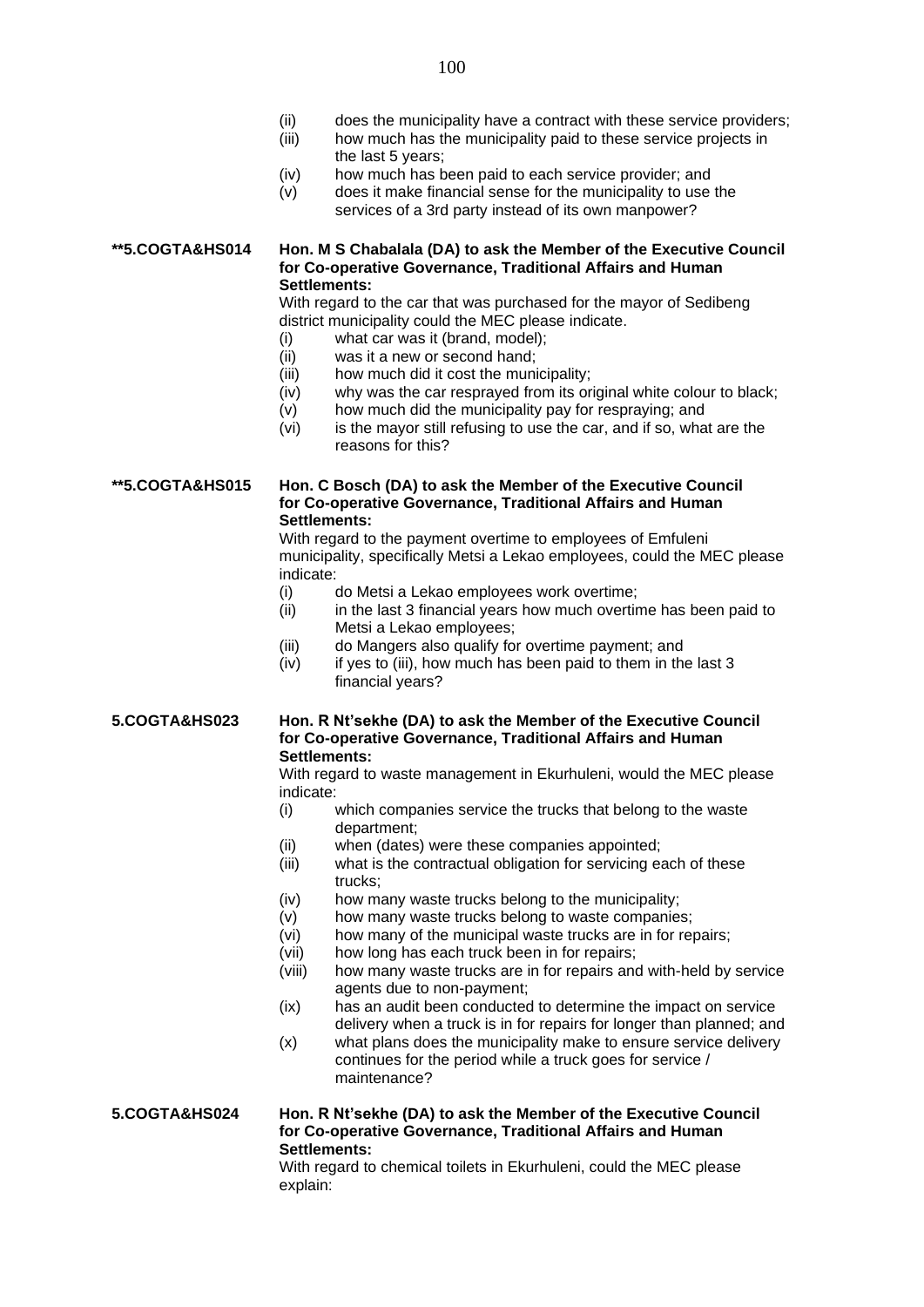- (i) how much money, in Rands and cents, was budgeted for chemical toilets in Ekurhuleni from 2019 to date;
- (ii) how many chemical toilets were put out;
- (iii) how many chemical toilets were put out in every township and/ or informal settlement (please list for each);
- (iv) what is the actual cost per toilet;
- (v) what is covered by the cost per toilet;
- (vi) which supplier / suppliers were used to supply these chemical toilets;
- (vii) how much has each supplier been paid every year since the toilets were erected;
- (viii) how many toilets did each supplier erect;
- (ix) are suppliers expected to clean the toilets as part of the terms of their contracts; and
- $(x)$  if yes, how often and who checks that they are cleaned?

#### **5.COGTA&HS025 Hon. B Engelbrecht (DA) to ask the Member of the Executive Council for Co-operative Governance, Traditional Affairs and Human Settlements:**

With regard to the Ekurhuleni Metropolitan Municipality townships, could the MEC please indicate:

- (i) how many complaints have been received by the municipality with regard to irregular waste collection from January to October 2021;
- (ii) how many areas have been found in the same time period to have domestic farm animals feeding on or in the waste;
- (iii) have animal doctors (Vets) ever complained about the condition of these animals due to feeding in or on waste material;
- (iv) which areas in Ekurhuleni have the worst waste collection rates;
- (v) which areas in Ekurhuleni have the best waste collection;
- (vi) how many depots have contributed to poor waste collections;
	- (vii) how many staff members work in the waste department;
	- (viii) how many companies are used in the waste department;
	- (ix) why does Ekurhuleni employ companies instead of increasing the component of staff working in the waste department; and
	- (x) what was the cost of using waste companies compared to using staff members in the waste department from January to October 2021?

#### **5.COGTA&HS026 Hon. B Engelbrecht (DA) to ask the Member of the Executive Council for Co-operative Governance, Traditional Affairs and Human Settlements:**

With regard to the Esselen Park Housing project in Ekurhuleni, could the MEC please indicate:

- (i) when was the scoping done for this project;
- (ii) what was the envisaged starting and end date for this project;
- (iii) how many houses were going to be built;
- (iv) how many were going to be RDP's, low cost and how many bond houses;
- (v) how many houses of each type have been built since the project started;
- (vi) of these, how many have been allocated;
- (vii) to date, how much money has been spent each year on this project since its inception;
- (viii) please specify exactly what the money was spent on;
- (ix) how was the decision reached to build on this site; and
- (x) what did the environmental impact assessment report say about this site?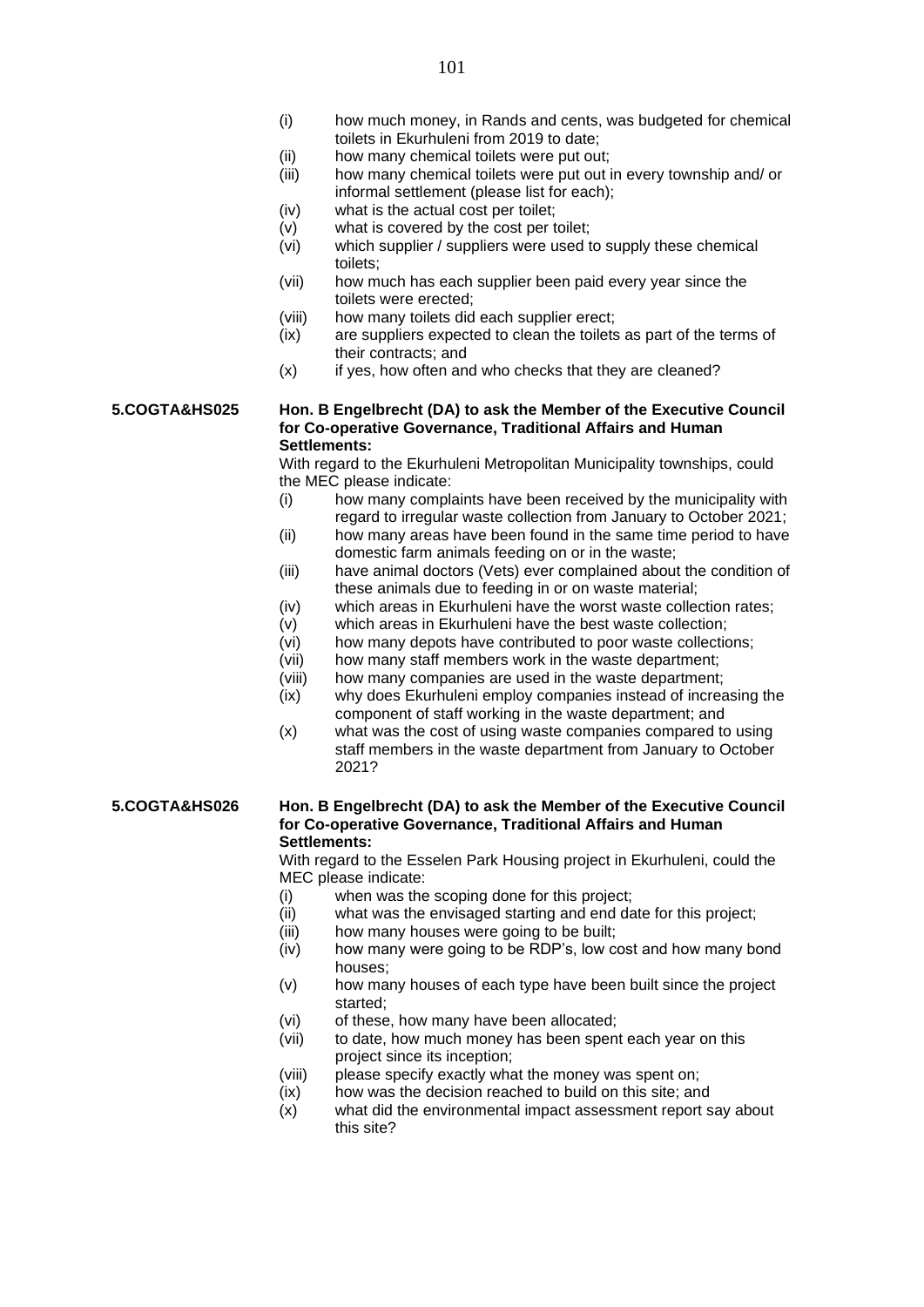#### **5.COGTA&HS027 Hon. M H Cirota (DA) to ask the Member of the Executive Council for Co-operative Governance, Traditional Affairs and Human Settlements:**

With regard to human settlements in the Ekurhuleni Metropolitan Municipality, could the MEC please indicate:

- (i) how many township exists (please name them);
- (ii) how many informal settlements exists;
- (iii) of the informal settlements, how many have been formalized;
- (iv) for each township, when does the refuse take waste from the township;
- (v) has an audit been done to determine whether the waste removal trucks are removing all the waste on the days set for removal;
- (vi) if so, please provide details of this audit report;
- (vii) based on possible lack of waste removal, how many illegal dumping sites have started in Ekurhuleni from April 2020 to October 2021;
- (viii) according to EMPD, what is the main cause of illegal dumping;
- (ix) according to Environmental health, what is the main cause of rodent infestation; and
- (x) if poor waste removal is the cause of illegal dumping and rodent infestation, what plans does the City have to improve waste collection in the townships?

#### **5.COGTA&HS028 Hon. A Randall (DA) to ask the Member of the Executive Council for Co-operative Governance, Traditional Affairs and Human Settlements:**

Regarding utility accounts in Lesedi Municipality, could the MEC please indicate:

- (i) can the MEC please indicate if Heidelberg Kloof Estate owes the Lesedi municipality money on their utilities account;
- (ii) if yes to (i), please indicate what the outstanding amount is and more especially how much is owed for the past six months;
- (iii) please explain if the Heidelberg Kloof Estate is approved as a bulk supplier of electricity;
- (iv) if no to (iii), please explain why no electricity is charged on their utility account;
- (v) please provide a copy of the latest utility account in the name of Heidelberg Kloof Estate; and
- (vi) if a copy of the account cannot be supplied, please indicate why not?

#### **5.COGTA&HS029 Hon. A Randall (DA) to ask the Member of the Executive Council for Co-operative Governance, Traditional Affairs and Human Settlements:**

Regarding tender numbers 62/2021 and 32/2020 issued in Lesedi Municipality, could the MEC::

- (i) please provide a list of bidders for these tenders;
- (ii) please indicate who the successful bidders for these tenders are;
- (iii) please provide the Rand value of the awarded tenders to the successful bidders, as well as the amount that was tendered by the successful bidders;
- (iv) please provide the company registration number of the successful bidders;
- (v) please provide the tax clearance certificates for the successful bidders;
- (vi) please confirm the successful bidders field of specialization as per its CIPS registration;
- (vii) please confirm if any payment were made to the successful bidders/contractors upfront;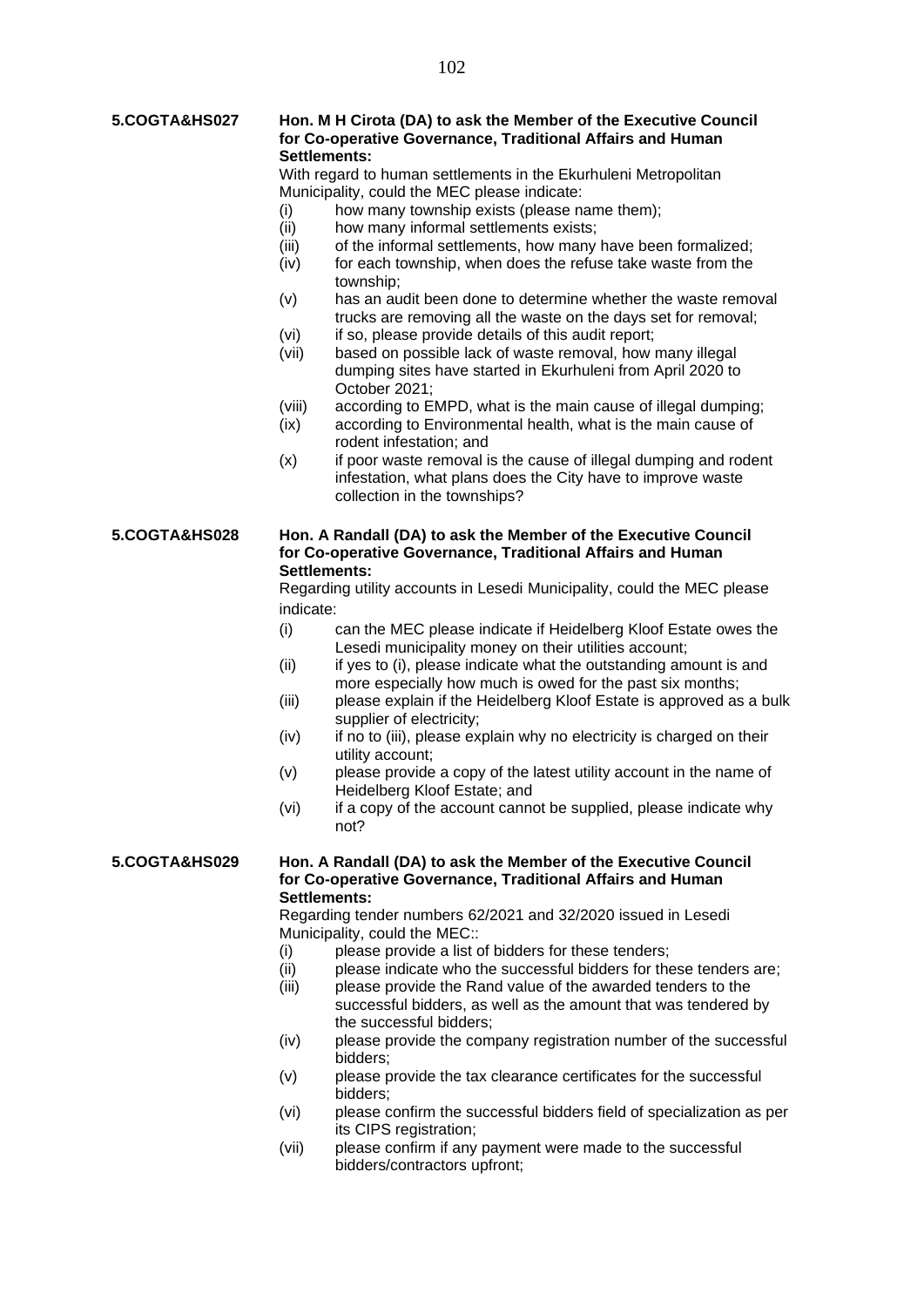|               | (viii)<br>(ix) | please confirm how many refuse removal trucks the successful<br>bidders have it their fleets to do the work effectively; and<br>please confirm where these trucks fill up with fuel, and if the<br>Lesedi municipality pays for the fuel used by the successful<br>bidders? |
|---------------|----------------|-----------------------------------------------------------------------------------------------------------------------------------------------------------------------------------------------------------------------------------------------------------------------------|
| 5.COGTA&HS030 |                | Hon. M S Chabalala (DA) to ask the Member of the Executive Council<br>for Co-operative Governance, Traditional Affairs and Human<br>Settlements:                                                                                                                            |
|               |                | With regard to employees in the Emfuleni municipality who are in acting                                                                                                                                                                                                     |
|               |                | positions, could the MEC please indicate:                                                                                                                                                                                                                                   |
|               | (i)            | how many managerial and assistant managerial position are<br>vacant in the Emfuleni municipality;                                                                                                                                                                           |
|               | (ii)           | what are the minimum requirements for these positions;                                                                                                                                                                                                                      |
|               | (iii)          | which employees are acting these positions (please provide<br>names and the positions they hold in the municipality); and                                                                                                                                                   |
|               | (iv)           | do these employees meet the minimum requirements for these<br>positions;                                                                                                                                                                                                    |
|               | (v)            | what are the academic qualifications for employees acting in these<br>positions;                                                                                                                                                                                            |
|               | (vi)           | how long have these employees been acting in these positions<br>(please specify for each); and                                                                                                                                                                              |
|               | (vi)           | did the municipality advertise the vacant positions, if so when?                                                                                                                                                                                                            |
| 5.COGTA&HS031 |                | Hon. M S Chabalala (DA) to ask the Member of the Executive Council<br>for Co-operative Governance, Traditional Affairs and Human<br>Settlements:                                                                                                                            |
|               |                | With regard to Executive Director positions in Sedibeng municipality could                                                                                                                                                                                                  |
|               |                | the MEC please indicate:                                                                                                                                                                                                                                                    |
|               | (i)            | as per the organogram of the municipality how many Executive<br>Directors positions are there in the municipality;                                                                                                                                                          |
|               | (ii)           | how many Executive Directors are currently employed by the<br>municipality;                                                                                                                                                                                                 |
|               | (iii)          | did the municipality undertake a vetting process before they<br>employed them;                                                                                                                                                                                              |
|               | (iv)           | which company was used for vetting;                                                                                                                                                                                                                                         |
|               | (v)            | what are the minimum requirements for position of the Executive<br>Director:                                                                                                                                                                                                |

- (vi) what are the academic qualifications of all the Executive Directors that are currently employed by the municipality; and
- (vii) pease provide a vetting report for each of the current Executive Directors?

#### **5.COGTA&HS032 Hon. M S Chabalala (DA) to ask the Member of the Executive Council for Co-operative Governance, Traditional Affairs and Human Settlements:**

With regard to youth empowerment projects in Emfuleni could the MEC please indicate:

- (i) does Emfuleni municipality have a project that specifically targets the youth of municipality;
- (ii) how much, in Rands and cents has Emfuleni municipality spent on this project for the last 5 financial years;
- (iii) how many young people have benefited from this project in the last 5 financial years;
- (iv) is Emfuleni municipality using a service provider to implement this project; and
- (v) if yes to (iv), how much has been paid to the service provider;<br>(vi) how many service providers bid for this project; and
- how many service providers bid for this project; and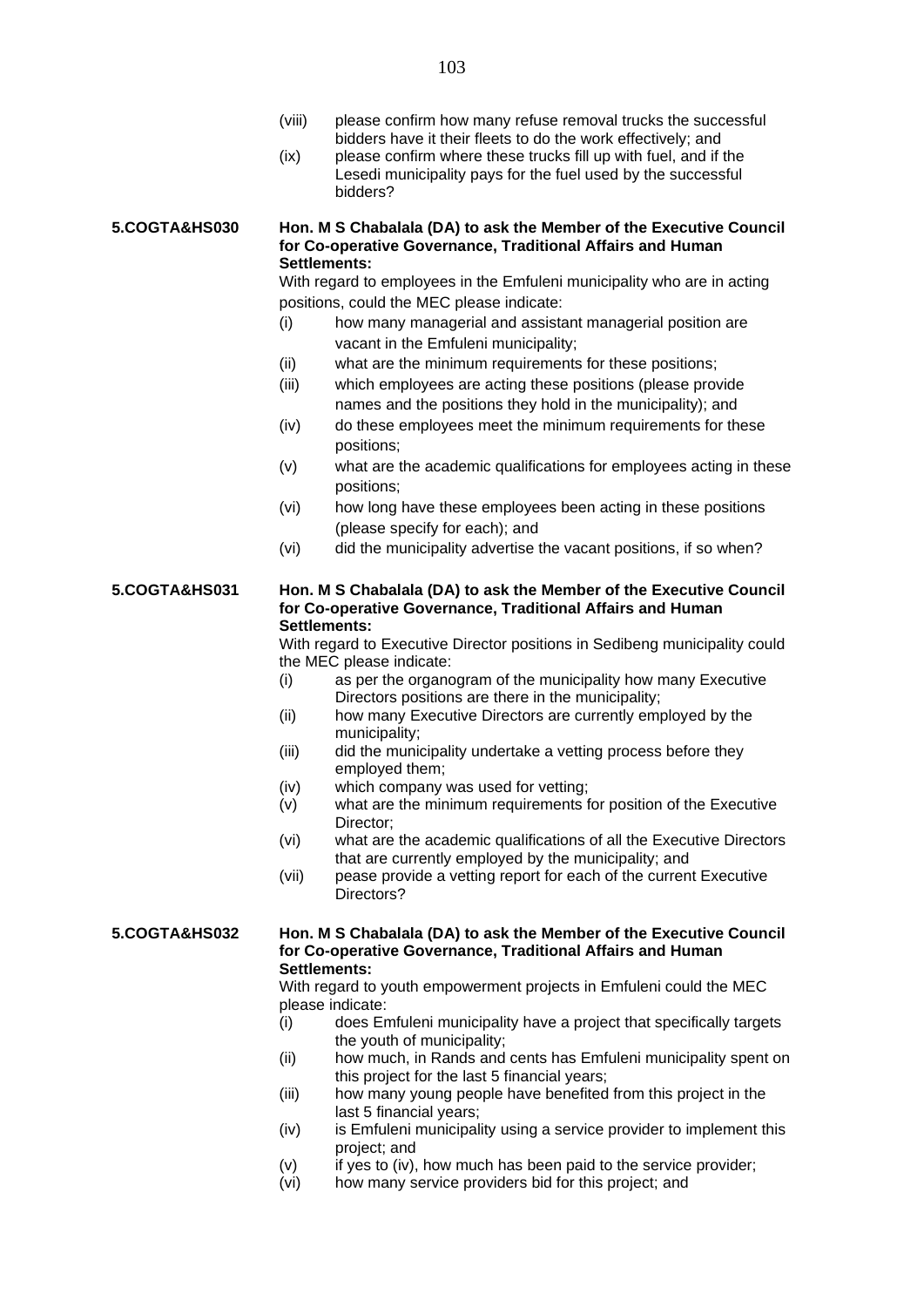(vii) why was this specific service provider chosen?

#### **5.COGTA&HS033 Hon. A W Cilliers (DA) to ask the Member of the Executive Council for Co-operative Governance, Traditional Affairs and Human Settlements:**

Regarding the South African Human Rights Commission (SAHRC) investigation into the pollution of Wemmerpan, Johannesburg, could the MEC please indicate:

- (i) has the department been contacted by the SAHRC regarding this investigation;
- $(ii)$  if yes, what input has the department made in relation to this;
- $(iii)$  if no, is the department aware of this investigation;
- (iv) has the City of Johannesburg been contacted by the SAHRC regarding this investigation; and
- (v) if yes, what input has the CoJ made in relation to this;
- (vi) what CoJ by-laws have been infringed in relation to the pollution in Wemmerpan:
- (vii) what is the CoJ's responsibilities in terms of The National Environmental Laws Amendment Bill (NEMLA);
- (viii) what are the department's responsibilities in terms of The National Environmental Laws Amendment Bill (NEMLA);
- (ix) does the department liaise with other departments/ spheres of government in terms of NEMLA; and
- $(x)$  if yes to  $(v)$  which departments/ spheres of government?

#### **5.COGTA&HS034 Hon. M H Cirota (DA) to ask the Member of the Executive Council for Co-operative Governance, Traditional Affairs and Human Settlements:**

Regarding the Rental Housing Tribunal Case Number RT152/20, could the MEC please indicate:

- (i) what is the status of this case;
- (ii) if the case is concluded, has the outcome of this case been communicated to all effected parties;
- (iii) if yes, please provide proof;
- (iv) if not, why not;
- (v) if the case is concluded, have the recommendations of this case been implemented; and
- (vi) if yes, please provide proof that these have been implemented;
- (vii) if they have not, please explain why not;
- (viii) what recourse do complainants have if the recommendations of investigations are not implemented; and
- (ix) please provide contact details (name, phone number, email address and physical address) of where complainants can lodge their grievances?

#### **5.COGTA&HS035 Hon. C Bosch (DA) to ask the Member of the Executive Council for Co-operative Governance, Traditional Affairs and Human Settlements:**

Regarding the use of probity auditors, could the MEC please indicate:

- (i) can the MEC please confirm if the department is making use of probity auditors for assurance engagements as far as the department's procurement processes are concerned;
- (ii) can the MEC please list the procurement / tender processes where the probity auditors assisted in the current financial year;
- (iii) please indicate how many of these procurement processes / tenders did not meet the prescribed probity requirements; and
- (iv) please indicate if the probity auditors documented their findings in a probity audit report to the department;
- (v) please indicate if any significant issues that have been identified in the probity auditor report; and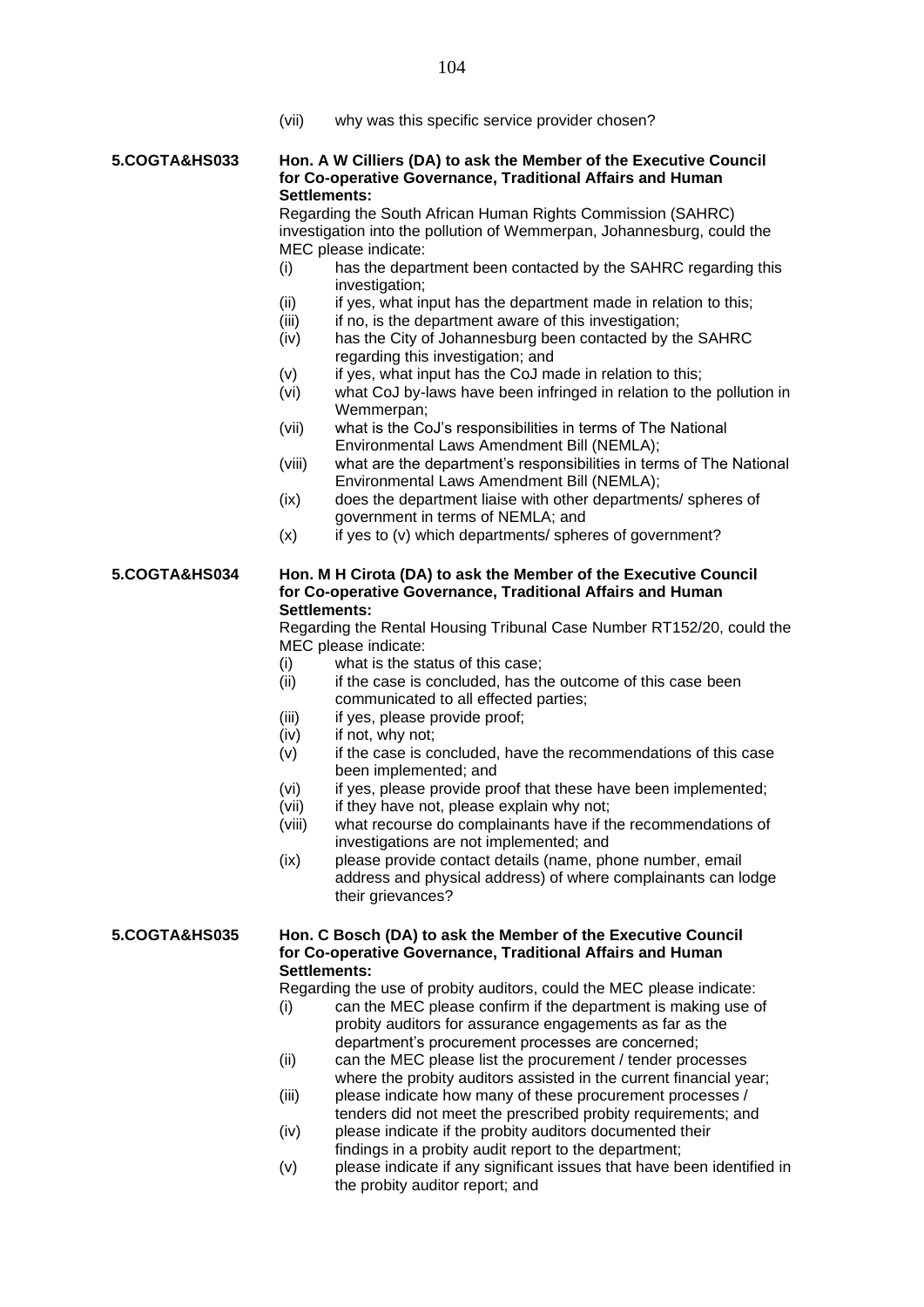(vi) please indicate how the department's SCM officials, BEC and BAC committees have benefitted from the probity audit reports on procurement projects by the department?

#### **5.COGTA&HS036 Hon. R Nt'sekhe (DA) to ask the Member of the Executive Council for Co-operative Governance, Traditional Affairs and Human Settlements:**

With regards to the Leeupoort Housing project in Ekurhuleni, could the MEC please indicate:

- (i) when was the scoping done for this project;
- (ii) when was the project supposed to commence and end;
- (iii) how many houses were going to be builtl
- (iv) how many were going to be RDP's, low cost and how many bond houses;
- (v) how many houses of each type have been built since the project was started;
- (vi) of these, how many have been allocated;
- (vii) to date, how much money has been spent each year on this project since its inception;
- (viii) what was this money spent on;
- (ix) how was the decision reach to build on this site; and
- (x) what did the environmental impact assessment report say about this site?

#### **5.COGTA&HS037 Hon. R Nt'sekhe (DA) to ask the Member of the Executive Council for Co-operative Governance, Traditional Affairs and Human Settlements:**

With regards to the Enterprise Project Management Office in Ekurhuleni, could the MEC please indicate:

- (i) when was this office established;
- (ii) what was the rationale for this office being placed in the City Manager's office instead of the Department of Economic Development;
- (iii) since its inception, what has been the budget, year-on-year for this office;
- (iv) since its inception, how much money has been spent by this office;
- (v) in each year since its inception, who have been the stakeholders that benefitted from this office;
- (vi) how did each stakeholder benefit each year (if financially, please specify the amounts for each);
- (vii) what is the criteria for a stakeholder to qualify for support from this office;
- (viii) who does the adjudication of all the proposals that come to this office;
- (ix) how successful has this office been in supporting its stakeholders; and
- (x) how is the success measured?

#### **5.COGTA&HS038 Hon. M H Cirota (DA) to ask the Member of the Executive Council for Co-operative Governance, Traditional Affairs and Human Settlements:**

With regards to fleet management for the Ekurhuleni Metro Police Department (EMPD), could the MEC please indicate:

- (i) how many vehicles are owned by the municipality for EMPD;
- (ii) how many of these vehicles were in for repairs from February 2021 – end January 2022;
- (iii) how many vehicles during the same time period were in for repairs for longer than one month and what was the longest repair time;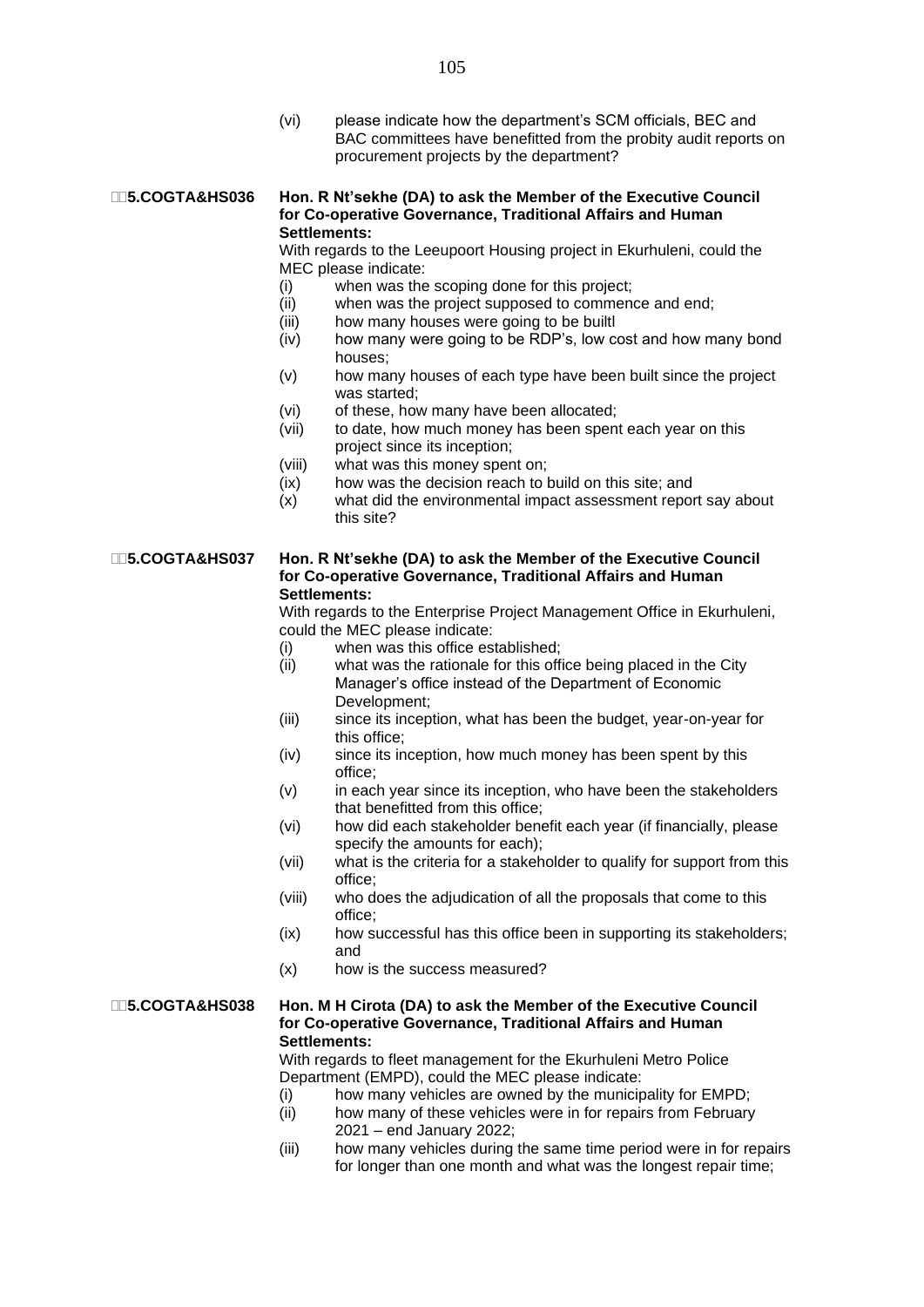- (v) how many municipal owned service centres are there; and
- (vi) do municipal owned service centres service all vehicles types and models;
- (vii) how many vehicles were at private dealerships for longer than a week and why;
- (viii) how many vehicles were repaired / maintained by EMPD officers from their own pockets;
- (ix) why did the officers take their issued vehicles to dealerships for repairs / maintenance; and
- (x) does the fleet management have a tracking system of when all vehicles are due for service/maintenance and if not why not?

#### *MEC FOR ROADS AND TRANSPORT:*

\*\* **5.TR004 Hon. E du Plessis (DA) to ask the Member of the Executive Council for Roads and Transport:**

Jacomina Road near Tarlton is a Dirt Road that falls under the department and urgently needs grading, considering this, could the MEC please indicate:

- (i) when last was the Road been graded;<br>(ii) why does the department not use crew
- why does the department not use crews that are regularly in that vicinity to do general maintenance;
- (iii) does the department grade this road themselves, or is an outside contractor used;
- (iv) can the department please indicate how many dirt roads in the vicinity of Jacomina need grading; and
- (v) when will all the roads in (iv) be graded?

#### \*\* **5.TR005 Hon. E du Plessis (DA) to ask the Member of the Executive Council for Roads and Transport:**

The R500 between Carletonville and the Ventersdorp Road is in a poor state. Could the MEC please indicate:

- (i) when last was the road maintained;
- (ii) why are the roads not resurfaced, instead only potholes are filled in;
- (iii) is there a plan in place for resurfacing to take place; and
- (iv) can the Department indicate how many accidents have been cause by the poor state of the road in the past two years?

#### **\*\* 5.TR006 Hon. E du Plessis (DA) to ask the Member of the Executive Council for Roads and Transport:**

The R559 at the turnoff to the R501 has mostly disintegrated and vehicles are now forced to use the shoulder of the road. Could the MEC please indicate:

- (i) when (date) will the department attend to this matter;
- (ii) how long has the department been aware of this problem; and
- (iii) how will the department resurface this piece as it is beyond repair?

#### \*\* **5.TR007 Hon. M H Cirota (DA) to ask the Member of the Executive Council for Roads and Transport:**

The Kameeldrif Way, Roodeplaat, Tshwane (Ward 87), in front of Poort Primary School has huge challenges in relation to pupils being dropped off as well as crossing the road. Can the MEC please indicate:

- (i) will the department assist with adequate road calming measures;
- $(ii)$  if yes, by when (date) will this be done;
- (iii) what kind of road calming measure will be implememted;
- (iv) please provide statistics as to the number of incidents that have occurred here;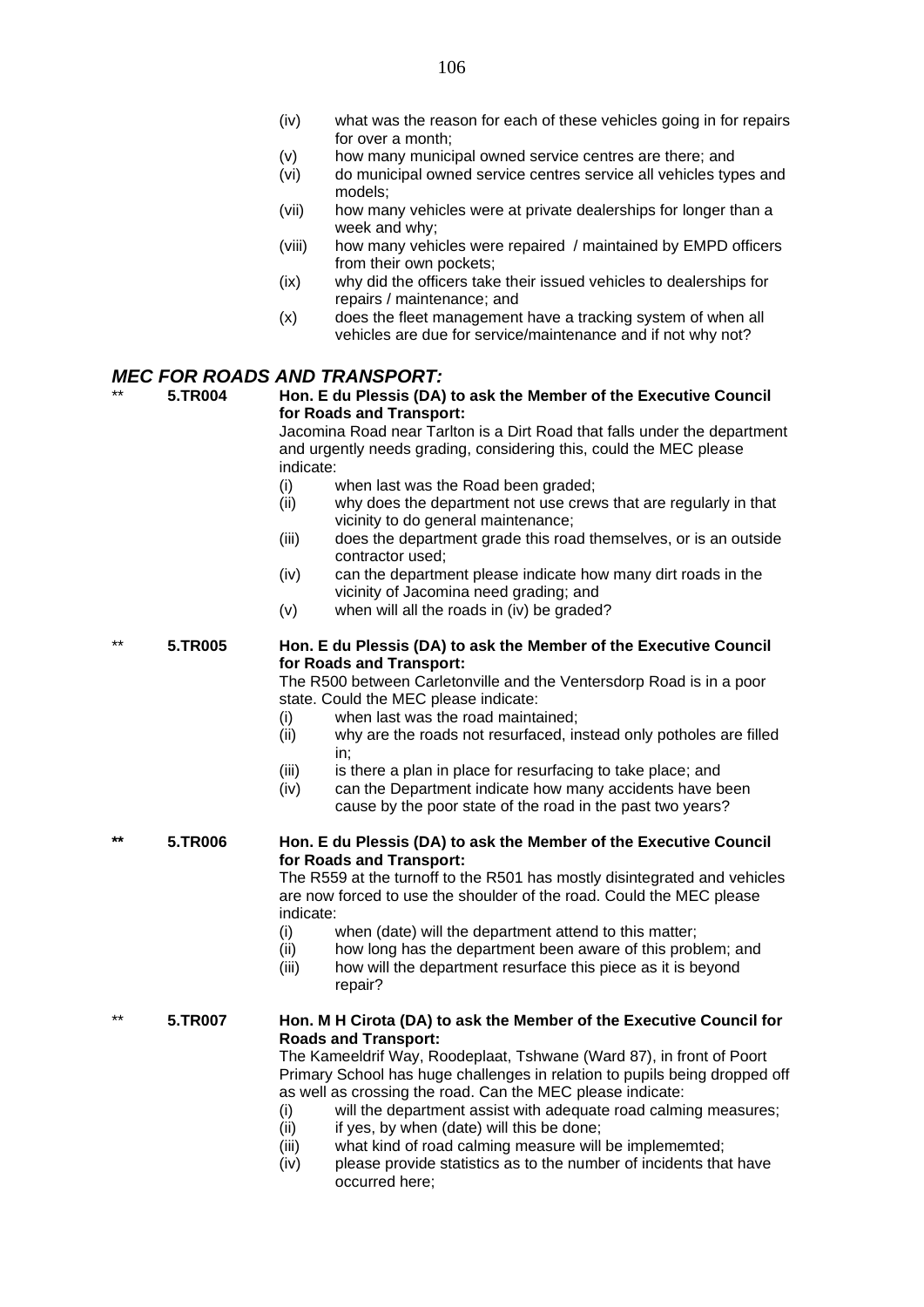- (v) has this problem been bought to the Department's attention previously; and
- (vi) if yes, why has nothing been done?

#### **5.TR008 Hon. E du Plessis (DA) to ask the Member of the Executive Council for Roads and Transport:**

Regarding Taxi's violating the rules of the road at the corner of William Nicol and Kingfisher Drive in Johannesburg, could the MEC please indicate:

- (i) is the Department aware of this behaviour;
- (ii) what has the Department done to address this;
- (iii) how many traffic violations have been recorded for this intersection in the past 2 financial years;
- (iv) which taxi association/ s is using this route to transport passengers;
- (v) what are the short-term solutions in resolving these issues;
- (vi) what are the long-term solutions in resolving these issues; and
- (vii) are any of these long or short-term solutions currently being implemented?

#### **5.TR009 Hon. W Peach (DA) to ask the Member of the Executive Council for Roads and Transport:**

Regarding the gravel road upgrade request for Maroela street Kameeldrift East, Tshwane, could the MEC please indicate:

- (i) has the department received a petition requesting the upgrade of this road;
- (ii) if yes, when was this petition received;
- (iii) what happened since the oversight visit by MPL Randall, Councillor Pienaar and GRT official Tshililo Malange (068 5823724) on 3 September 2021
- (iv) when will this road be attended to by the department;
- (v) does the department still regard this road a safe road for motorists to use;
- (vi) how is gravel road maintenance undertaken by the department; and
- (vii) will the department consider tarring this road as housing developments in this area increase and more vehicles travel on this road daily?

#### **5.TR010 Hon. C Bosch (DA) to ask the Member of the Executive Council for Roads and Transport:**

Regarding the use of probity auditors, could the MEC please indicate:

- (i) can the MEC please confirm if the department is making use of probity auditors for assurance engagements as far as the department's procurement processes are concerned;
- (ii) can the MEC please list the procurement / tender processes where the probity auditors assisted in the current financial year;
- (iii) please indicate how many of these procurement processes / tenders did not meet the prescribed probity requirements; and
- (iv) please indicate if the probity auditors documented their findings in a probity audit report to the department;
- (v) please indicate if any significant issues that have been identified in the probity auditor report; and
- (vi) please indicate how the department's SCM officials, BEC and BAC committees have benefitted from the probity audit reports on procurement projects by the department?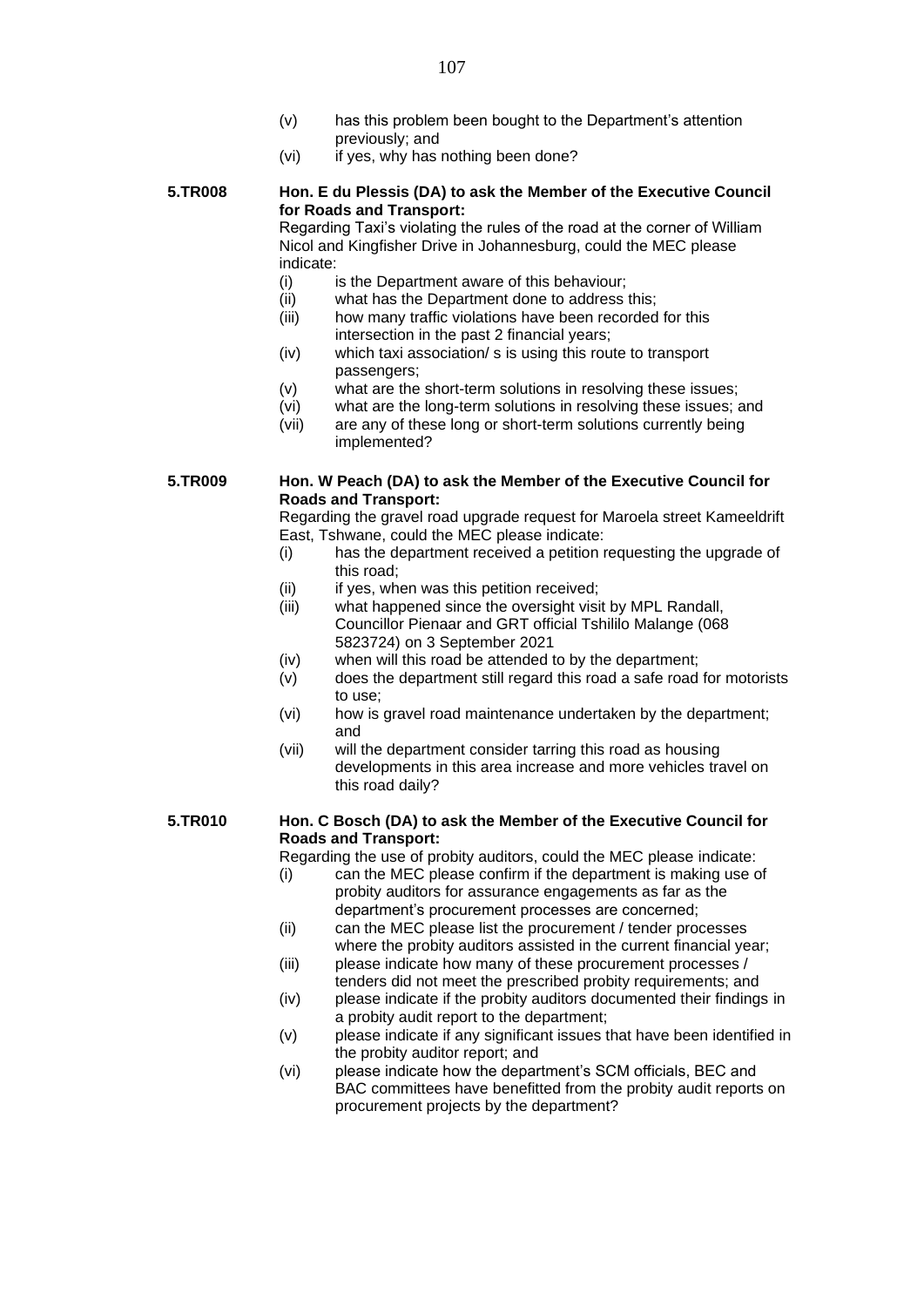**5.TR011 Hon. F P Nel (DA) to ask the Member of the Executive Council for Roads and Transport:**

> With regards to the construction of the off and on-ramps to and from the N14 and the Rooihuiskraal road in Centurion, scheduled for the current financial year, can the MEC please indicate the following:

- (i) has construction started on this project;<br>(ii) if not, why not;
- if not, why not;
- (iii) when is it envisaged that construction will commence; and
- (iv) if not during the current financial year, when will construction commence?

 **5.TR012 Hon. F P Nel (DA) to ask the Member of the Executive Council for Roads and Transport:**

> Regarding the awarding of contracts to bus companies in the province since 2014 to date, could the MEC please:

- (i) list of all companies contracted to provide bus services in the province;
- (ii) why were the companies in (i) chosen among other bidders for these contracts;
- (iii) have any of the companies in (i) failed to perform yet have been reappointed by the department;
- (iv) provide a report or all accidents and incidents involving these bus companies between the period 2014 to date;
- (v) have claimed been laid against the department for injury and/or death in (iv); and
- (vi) if yes to  $(v)$ , how much has the department paid for each claim; and
- (vii) have any of the companies been held liable in (v)?

#### **5.TR013 Hon. E du Plessis (DA) to ask the Member of the Executive Council for Roads and Transport:**

With regard to road R459 Rayton to Forfar, could the MEC please indicate:

- (i) when last was the road graded;
- (ii) why was the road not graded as to specification;
- (iii) when will the cement bridge be repaired; and
- (iv) if the road was graded recently will someone be held accountable for the bad workmanship?

#### **5.TR014 Hon. A Randall (DA) to ask the Member of the Executive Council for Roads and Transport:**

With regard to the maintenance of R460 would the MEC:

- (i) can the MEC please provide a detailed report on the maintenance done to stabilise and resurface the R460 since September 2021 when the matter was first escalated to DRT officials for assistance;
- (ii) can the MEC please indicate if any plans are in place to upgrade the R460, as this is the only road farmers can use to get to and from their farms;
- (iii) please indicate the available budget for maintenance of mentioned gravel roads, both in the current and 2022/23 FY; and
- (iv) please explain if there is a process whereby the legal sand mines using the R406 to transport sand can be held responsible for contributing to the maintenance of the gravel road; and
- (v) please provide the up to date claim procedure with claim forms for residents who suffered mechanical and other damages to their vehicles due to the poor condition of the mentioned gravel roads?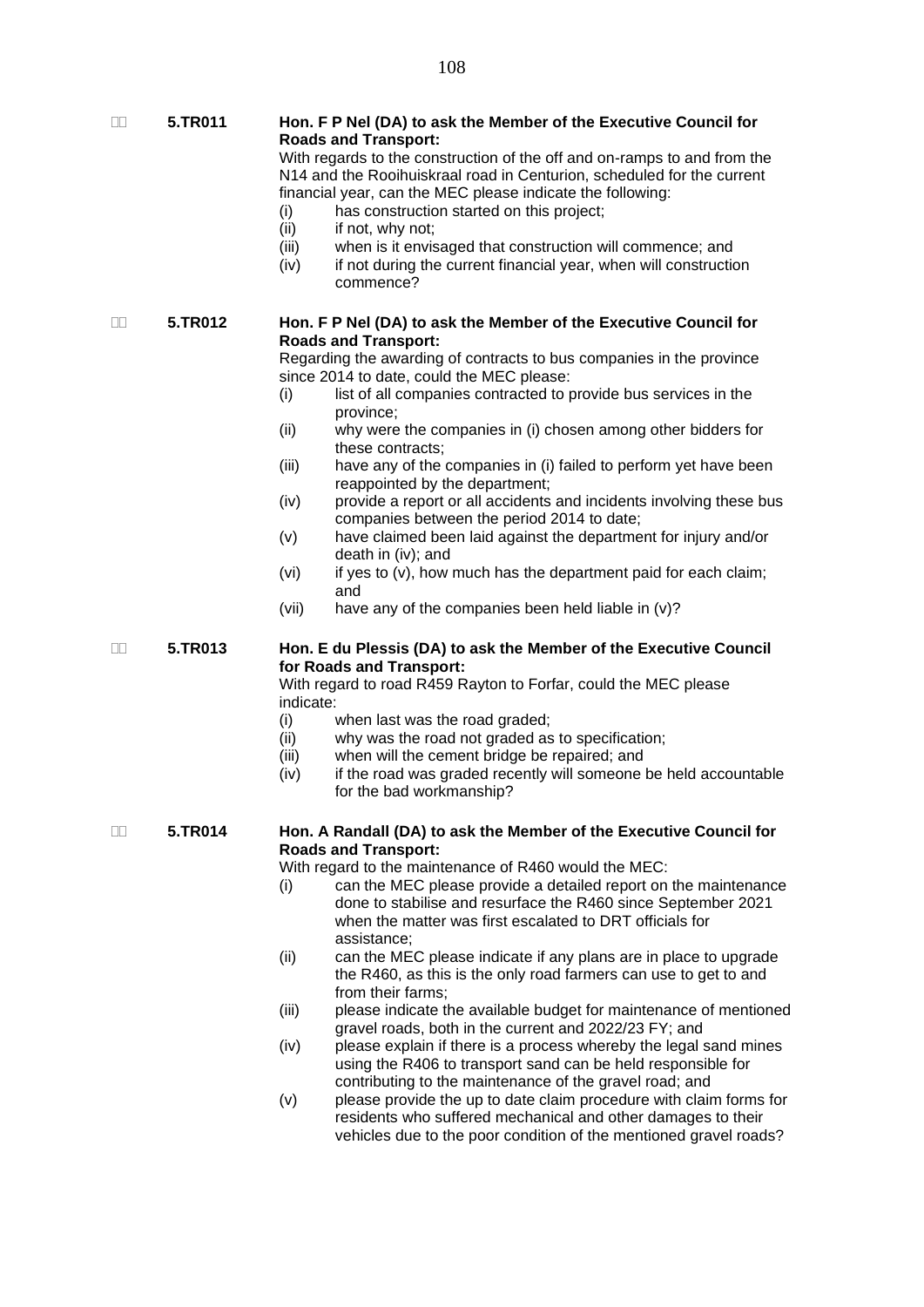#### *MEC FOR SOCIAL DEVELOPMENT:*

#### **5.SD004 Hon. B Engelbrecht (DA) to ask the Member of the Executive Council For Social Development:**

Regarding old age homes, will the MEC please indicate:

- (i) how many old age homes belong to the department;
- (ii) where are they and what are their addresses;
- (iii) what is the Rand value of each home;
- (iv) how many of them are operational;
- $(v)$  of those that are not operational, please indicate why they are not;
- (vi) how many people are housed in each of these old age homes and what type of patients are housed there;
- (vii) how many staff and caregivers are employed at each facility (please provide the ratio of caregiver to client); and
- (viii) what is the yearly operational cost of each of these homes (please include the salaries of caregivers and their salary scales);
- $(ix)$  if these homes are not at 100 % at capacity, what accounts for this; and
- (x) please provide the name and position of the person in charge of each of these homes?

#### **5.SD005 Hon. R Nt'sekhe (DA) to ask the Member of the Executive Council For Social Development:**

The Minister of Public Works donated six buildings to Gauteng Department of Social Development. Could the MEC please indicate:

- (i) what are the addresses of these buildings;
- (ii) how many of them have been converted into safe-houses;
- (iii) if none, why not:
- (iv) how many of them are already being used as safe-houses;
- (v) is the department running these safehouses or are they being run by NGO's;
- (vi) if by NGO's, which NGO's are running these sites;
- (vii) if NGO's, how were they selected;
- (viii) when were the safehouses opened;
- (ix) how many people have been assisted by these safehouses; and
- (x) how many of these are being used to assist people from the LGBTI+ community?

#### **5.SD006 Hon. B Engelbrecht (DA) to ask the Member of the Executive Council For Social Development:**

In terms of the 2022 SOPA address and the R 5.6 million spent on women owned enterprises, could the MEC please:

- (i) please explain which enterprises benefitted and the individual amounts provided for each;
- (ii) which of those enterprises in (i) is making a profit;
- (iii) how many staff do each of these enterprises employ;
- (iv) what has been return on investment for each of these supported enterprises;
- (v) how were the beneficiaries chosen; and
- (vi) please provide a list of beneficiaries and their enterprises with the actual amount provided per enterprise?

#### **5.SD007 Hon. B Engelbrecht (DA) to ask the Member of the Executive Council For Social Development:**

In terms of the 2022 SOPA address and the R5.3 Billion spend on youth owned enterprises, could the MEC please:

- (i) explain which enterprises benefitted and the individual amounts provided for each;
- (ii) which of those enterprises in (i) are making a profit;
- (iii) how many staff do each of these enterprises employ;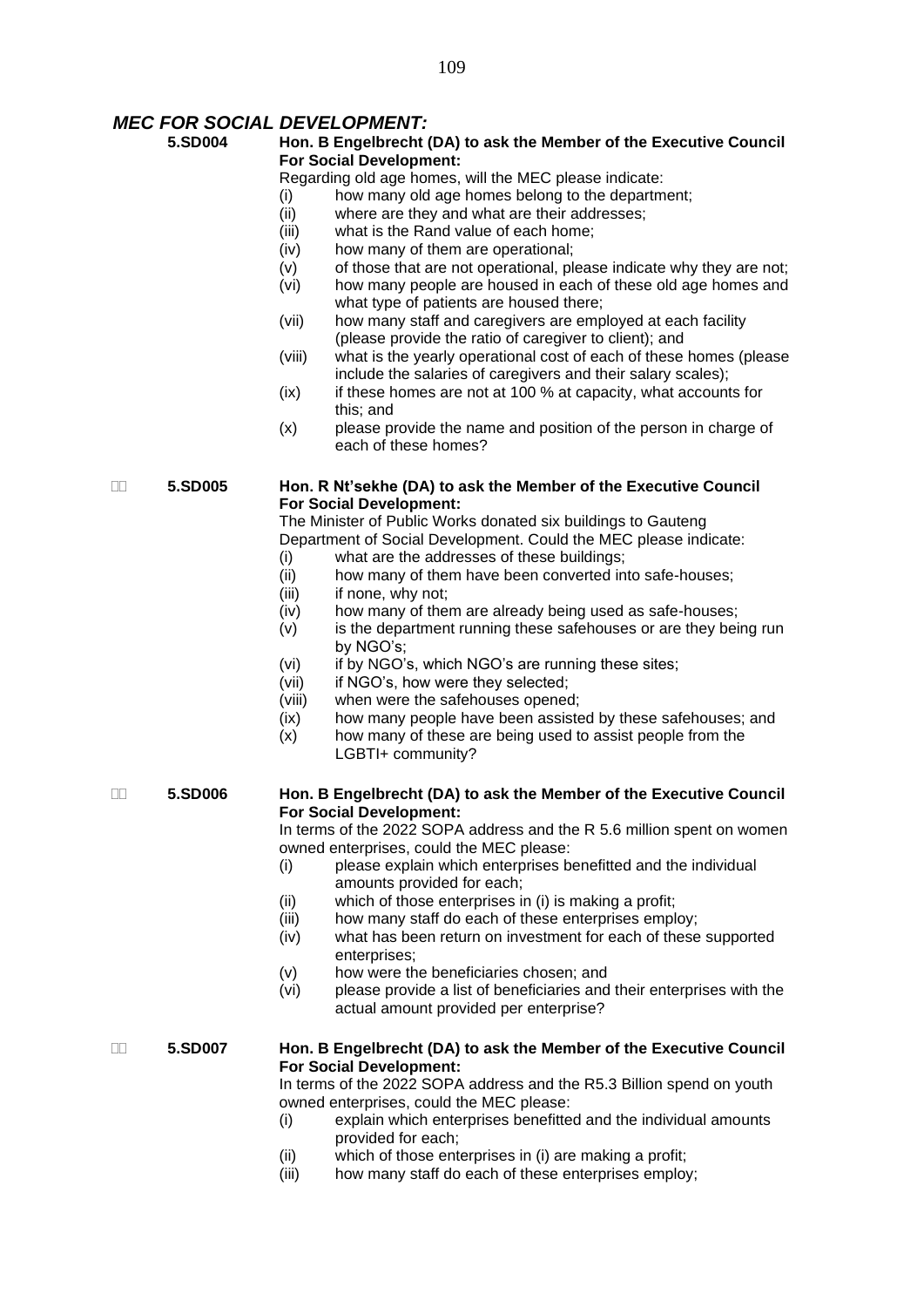- (iv) what has been return on investment for each of these supported enterprises;
- (v) how were the beneficiaries chosen; and
- (vi) please provide a list of beneficiaries and their enterprises with the actual amount provided per enterprise?

#### **5.SD008 Hon. B Engelbrecht (DA) to ask the Member of the Executive Council For Social Development:**

In terms of the 2022 SOPA address and the R470 million on people with disabilities, could the MEC please explain:

- (i) which enterprises benefitted and the individual amounts provided for each;
- (ii) which of those enterprises in (i) are making a profit;
- (iii) how many staff do each of these enterprises employ;
- (iv) what has been return on investment for each of these supported enterprises;
- (v) how were the beneficiaries chosen; and
- (vi) please provide a list of beneficiaries and their enterprises with the actual amount per enterprise?

### *MEC FOR SPORT, RECREATION, ARTS AND CULTURE:*

#### **Hon. M S Chabalala (DA) to ask the Member of the Executive Council for Sport, Recreation, Arts and Culture:**

Regarding funding for all organisations supported by the department, could the MEC please indicate:

- (i) how much was budgeted by the department in the last 3 financial years;
- (ii) how much did the department spend;
- (iii) how many organisations were supported;
- (iv) how much was given to each organisation;
- (v) what are the names of the organisations; and
- (vi) where are these organisations based?

#### \*\* **5.SP004 Hon. M S Chabalala (DA) to ask the Member of the Executive Council for Sport, Recreation, Arts and Culture:**

Regarding the Hanyane wellness program, can the MEC please indicate:

- (i) how many Hanyane wellness programs has the department held;
- (ii) where were these programs held;
- (iii) how much did the department spent on these programs;
- $(iv)$  did the department use service providers for these programs;
- (v) who are the service providers that were used by the department;
- (vi) how much did the department pay each service provider;
- (vii) if any of these service providers have been used more than once, please list them; and
- (viii) what was the reason for making use of them more than once?

#### **5.SP005 Hon. S J P Dos Santos (DA) to ask the Member of the Executive Council for Sport, Recreation, Arts and Culture:**

Regarding the use of probity auditors, could the MEC please indicate:

- (i) can the MEC please confirm if the department is making use of probity auditors for assurance engagements as far as the department's procurement processes are concerned;
- (ii) can the MEC please list the procurement / tender processes where the probity auditors assisted in the current financial year;
- (iii) please indicate how many of these procurement processes / tenders did not meet the prescribed probity requirements;